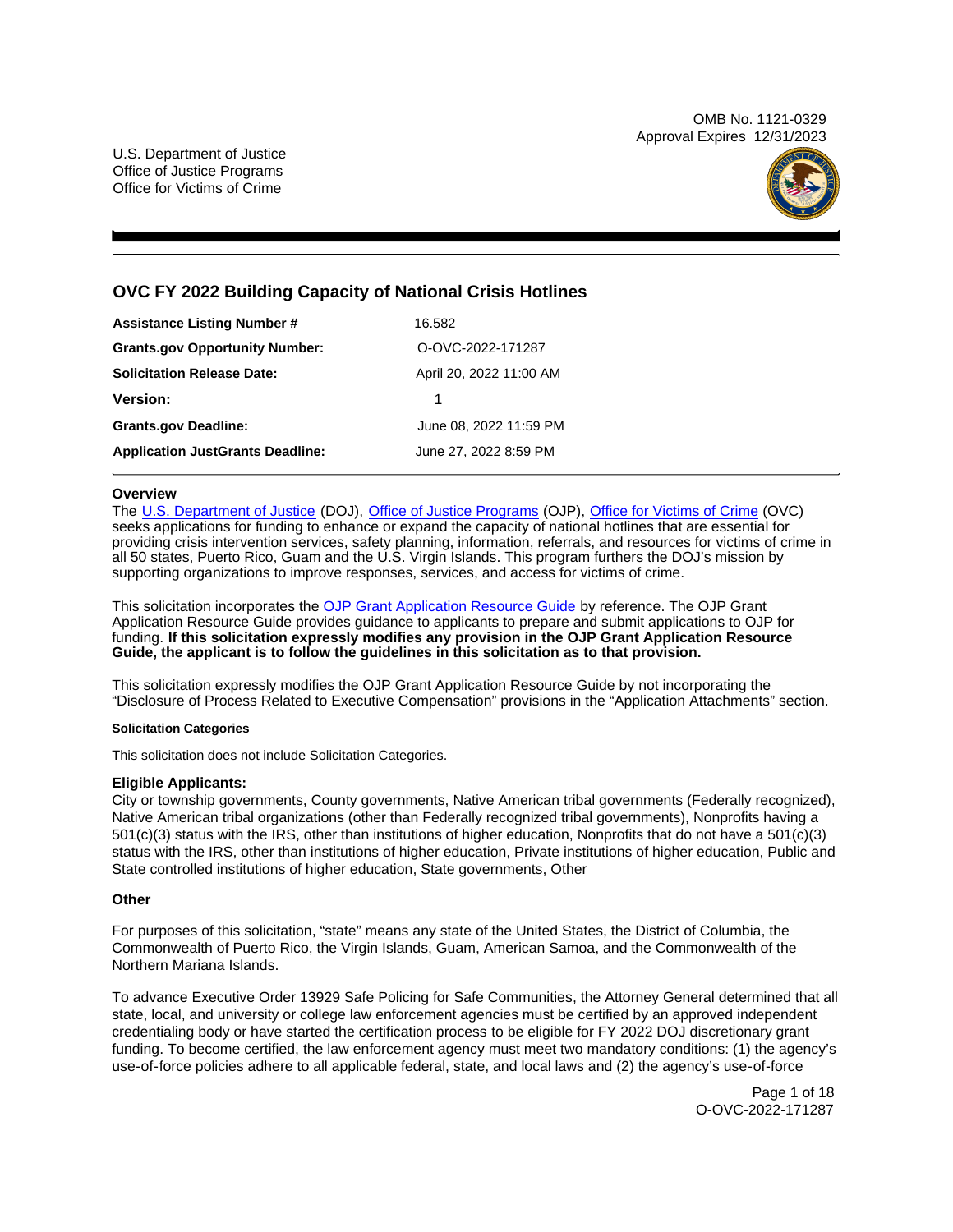<span id="page-1-0"></span>policies prohibit chokeholds except in situations where use of deadly force is allowed by law. The certification requirement also applies to law enforcement agencies receiving DOJ discretionary grant funding through a subaward. For detailed information on this certification requirement, please visit [https://cops.usdoj.gov/SafePolicingEO](https://cops.usdoj.gov/SafePolicingEO%20) to access the Standards for Certification on Safe Policing for Safe Communities, the Implementation Fact Sheet, and the List of Designated Independent Credentialing Bodies.

All recipients and subrecipients (including any for-profit organization) must forgo any profit or management fee.

OVC will consider applications under which two or more entities would carry out the federal award; however, only one entity may be the applicant. Any others must be proposed as subrecipients (subgrantees). For additional information on subawards, see the [OJP Grant Application Resource Guide.](https://www.ojp.gov/funding/Apply/Resources/Grant-App-Resource-Guide.htm)

OVC may elect to fund applications submitted under this FY 2022 solicitation in future fiscal years, dependent on, among other considerations, the merit of the applications and the availability of appropriations.

## **Contact Information**

For technical assistance with submitting the Application for Federal Assistance standard form (SF)**-**424 and a Disclosure of Lobbying Activities form (SF-LLL) in [Grants.gov](https://Grants.gov), contact the [Grants.gov](https://Grants.gov) Customer Support Hotline at 800-518-4726, 606-545-5035, at [Grants.gov Customer Support,](https://www.grants.gov/web/grants/support.html) or [support@grants.gov.](mailto:support@grants.gov) The [Grants.gov](https://Grants.gov)  Support Hotline operates 24 hours a day, 7 days a week, except on federal holidays.

For technical assistance with submitting the **full application** in DOJ's Justice Grants System (JustGrants), contact the JustGrants Service Desk at 833-872-5175 or [JustGrants.Support@usdoj.gov.](mailto:JustGrants.Support@usdoj.gov) The JustGrants Service Desk operates 5 a.m. to 9 p.m. eastern time Monday–Friday and 9 a.m. to 5 p.m. Saturday, Sunday, and Federal holidays.

For assistance with any other requirements of this solicitation, contact the OJP Response Center (this is the OVC contact) by telephone at 800–851–3420 or TTY: 301–240–6310 (hearing impaired only), or by email at [grants@ncjrs.gov.](mailto:grants@ncjrs.gov) The OJP Response Center hours of operation are 10:00 a.m. to 6:00 p.m. eastern time Monday–Friday, and 10:00 a.m. to 8:00 p.m. on the solicitation closing date.

**Pre-Application Webinar:** OVC will conduct one pre-application webinar during which OVC staff will review the solicitation requirements and conduct a question and answer session with interested potential applicants. Participation is optional. When the webinar has been scheduled, the details and registration information will be available at [https://ovc.ojp.gov/funding/funding-webinars.](https://ovc.ojp.gov/funding/funding-webinars)

## **Submission Information**

Applications will be submitted to DOJ in two steps:

**Step 1:** The applicant must submit by the [Grants.gov](https://Grants.gov) deadline the required Application for Federal Assistance standard form (SF)-424 and a Disclosure of Lobbying Activities (SF-LLL) form when they register in [Grants.gov](https://Grants.gov) at [https://www.grants.gov/web/grants/register.html.](https://www.grants.gov/web/grants/register.html) To register in [Grants.gov](https://Grants.gov), the applicant will need to ensure that its System for Award Management (SAM) registration is current.

**Step 2:** The applicant must then submit the **full application,** including attachments, in JustGrants at [JustGrants.usdoj.gov.](https://justicegrants.usdoj.gov/) To be considered timely, the full application must be submitted in JustGrants by the JustGrants application deadline. OJP encourages applicants to review the "How to Apply" section in the [OJP](https://www.ojp.gov/funding/apply/ojp-grant-application-resource-guide#apply)  [Grant Application Resource Guide](https://www.ojp.gov/funding/apply/ojp-grant-application-resource-guide#apply) and the [JustGrants website](https://justicegrants.usdoj.gov/news) for more information, resources, and training.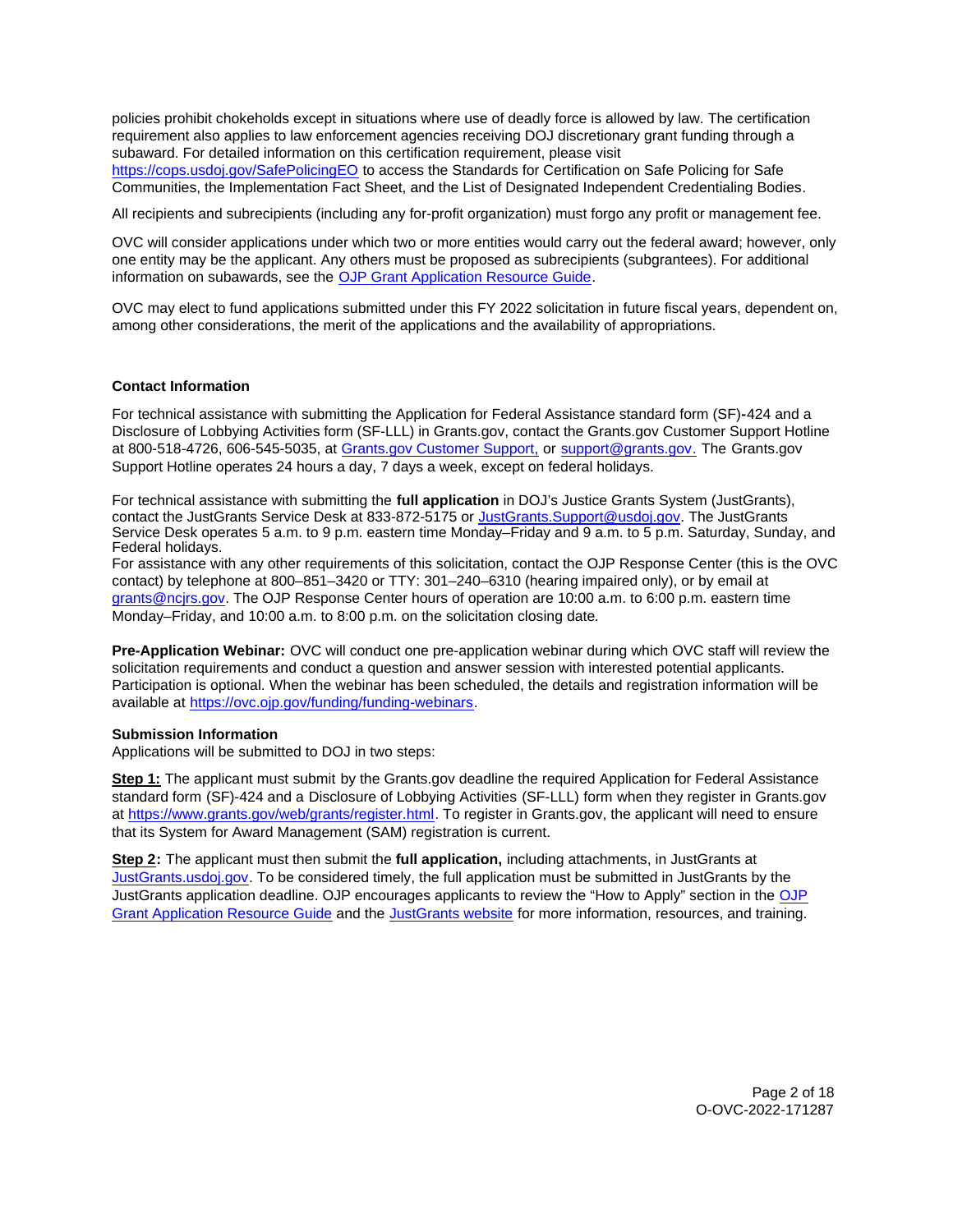# **Contents**

| Contact Information                                                                     | 2               |
|-----------------------------------------------------------------------------------------|-----------------|
| <b>Program Description</b>                                                              | 5               |
| Overview                                                                                | 5               |
| <b>Statutory Authority</b>                                                              | 5               |
| Specific Information                                                                    | 5               |
| Goals, Objectives, Deliverables, and Timeline                                           | 5               |
| <b>Evidence-Based Programs or Practices</b>                                             | 6               |
| Information Regarding Potential Evaluation of Programs and Activities                   | 6               |
| <b>OJP Priority Areas</b>                                                               | 6               |
| <b>Federal Award Information</b>                                                        | 7               |
| Awards, Amounts and Durations                                                           | 7               |
| <b>Continuation Funding Intent</b>                                                      | $\overline{7}$  |
| Availability of Funds                                                                   | $\overline{7}$  |
| <b>Types of Awards</b>                                                                  | 8               |
| Financial Management and System of Internal Controls                                    | 8               |
| <b>Budget Information</b>                                                               | 8               |
| Cost Sharing or Matching Requirement                                                    | 8               |
| Pre-agreement Costs (also known as Pre-award Costs)                                     | 8               |
| Limitation on Use of Award Funds for Employee Compensation: Waiver                      | 8               |
| Prior Approval, Planning, and Reporting of Conference/Meeting/Training Costs            | 8               |
| Costs Associated with Language Assistance (if applicable)                               | 8               |
| <b>Eligibility Information</b>                                                          | 8               |
| Application and Submission Information                                                  | 8               |
| Information to Complete the Application for Federal Assistance (SF-424)                 | 9               |
| Standard Applicant Information (JustGrants 424 and General Agency Information)          | 9               |
| Proposal Abstract                                                                       | 9               |
| <b>Proposal Narrative</b>                                                               | 9               |
| Goals, Objectives, Deliverables, and Timeline                                           | 11              |
| <b>Budget and Associated Documentation</b>                                              | 11              |
| Budget Worksheet and Budget Narrative (Web-based Form)                                  | 11              |
| Indirect Cost Rate Agreement (if applicable)                                            | 11              |
| <b>Employee Compensation Waiver</b>                                                     | 11              |
| Financial Management Questionnaire (including applicant disclosure of high-risk status) | 11              |
| Disclosure of Process Related to Executive Compensation                                 | 11              |
| Applicant Disclosure and Justification - DOJ High Risk Grantees (if applicable)         | 12              |
| <b>Additional Application Components</b>                                                | 12              |
| Curriculum Vitae or Resumes                                                             | 12              |
| <b>Tribal Authorizing Resolution</b>                                                    | 12              |
| Research and Evaluation Independence and Integrity Statement                            | 12              |
| <b>Disclosures and Assurances</b>                                                       | 12 <sup>2</sup> |
| Disclosure of Lobbying Activities                                                       | 12              |
| <b>DOJ Certified Standard Assurances</b>                                                | 12              |
| Applicant Disclosure of Duplication in Cost Items                                       | 12              |
| DOJ Certifications Regarding Lobbying; Debarment, Suspension and Other Responsibility   |                 |
| Matters; and Drug-Free Workplace Requirements                                           | 12 <sup>°</sup> |
| How to Apply                                                                            | 12              |
| Submission Dates and Time                                                               | 13              |
|                                                                                         | Page 3 of 1     |

Page 3 of 18 O-OVC-2022-171287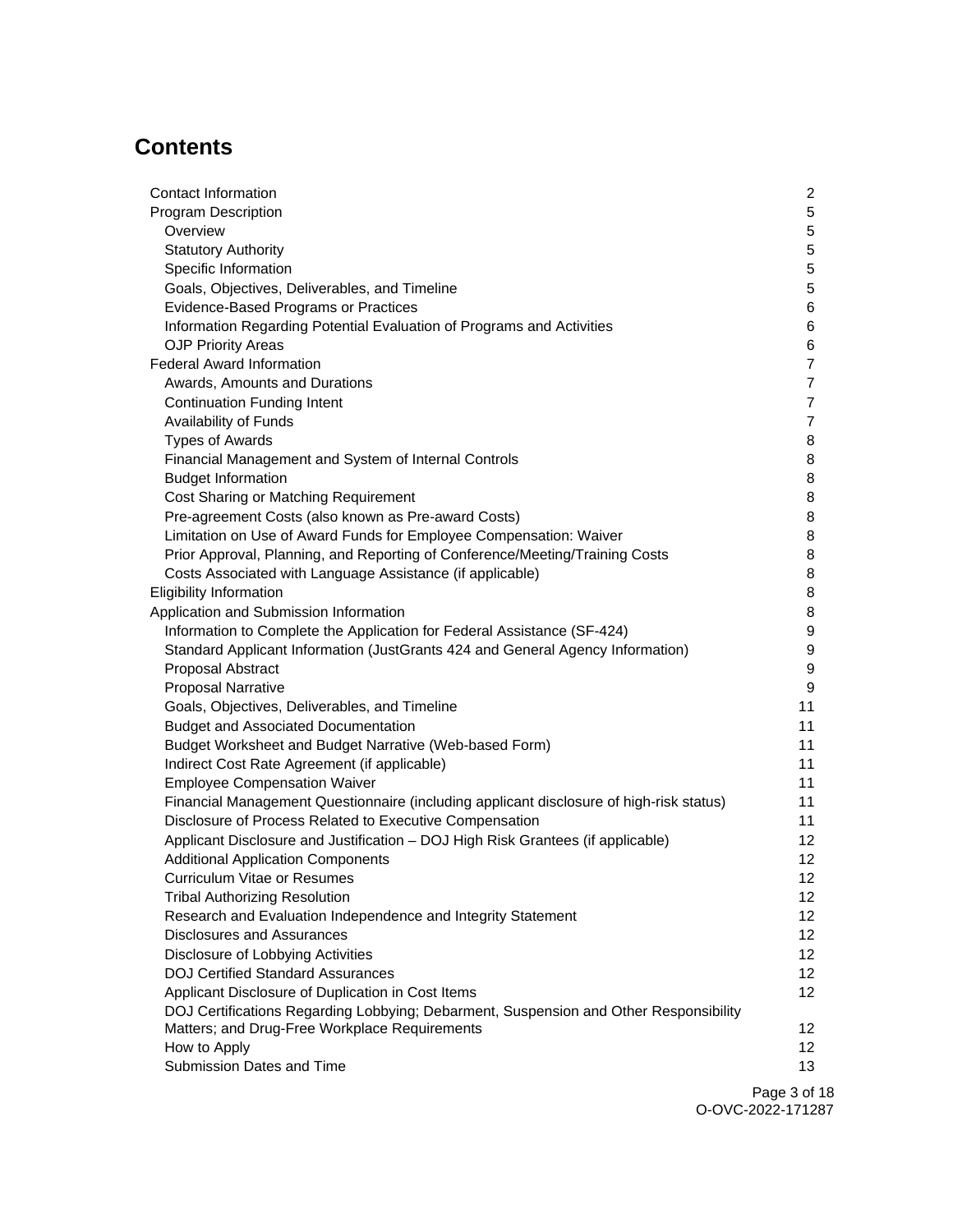| Application Review Information                                          | 14 |
|-------------------------------------------------------------------------|----|
| <b>Review Criteria</b>                                                  | 14 |
| <b>Review Process</b>                                                   | 14 |
| <b>Federal Award Administration Information</b>                         | 15 |
| <b>Federal Award Notices</b>                                            | 15 |
| Administrative, National Policy, and Other Legal Requirements           | 15 |
| Information Technology (IT) Security Clauses                            | 15 |
| General Information about Post-Federal Award Reporting Requirements     | 15 |
| Federal Awarding Agency Contact(s)                                      | 15 |
| Other Information                                                       | 15 |
| Freedom of Information and Privacy Act (5 U.S.C. 552 and 5 U.S.C. 552a) | 15 |
| Provide Feedback to OJP                                                 | 15 |
| <b>Performance Measures</b>                                             | 15 |
| <b>Application Checklist</b>                                            | 16 |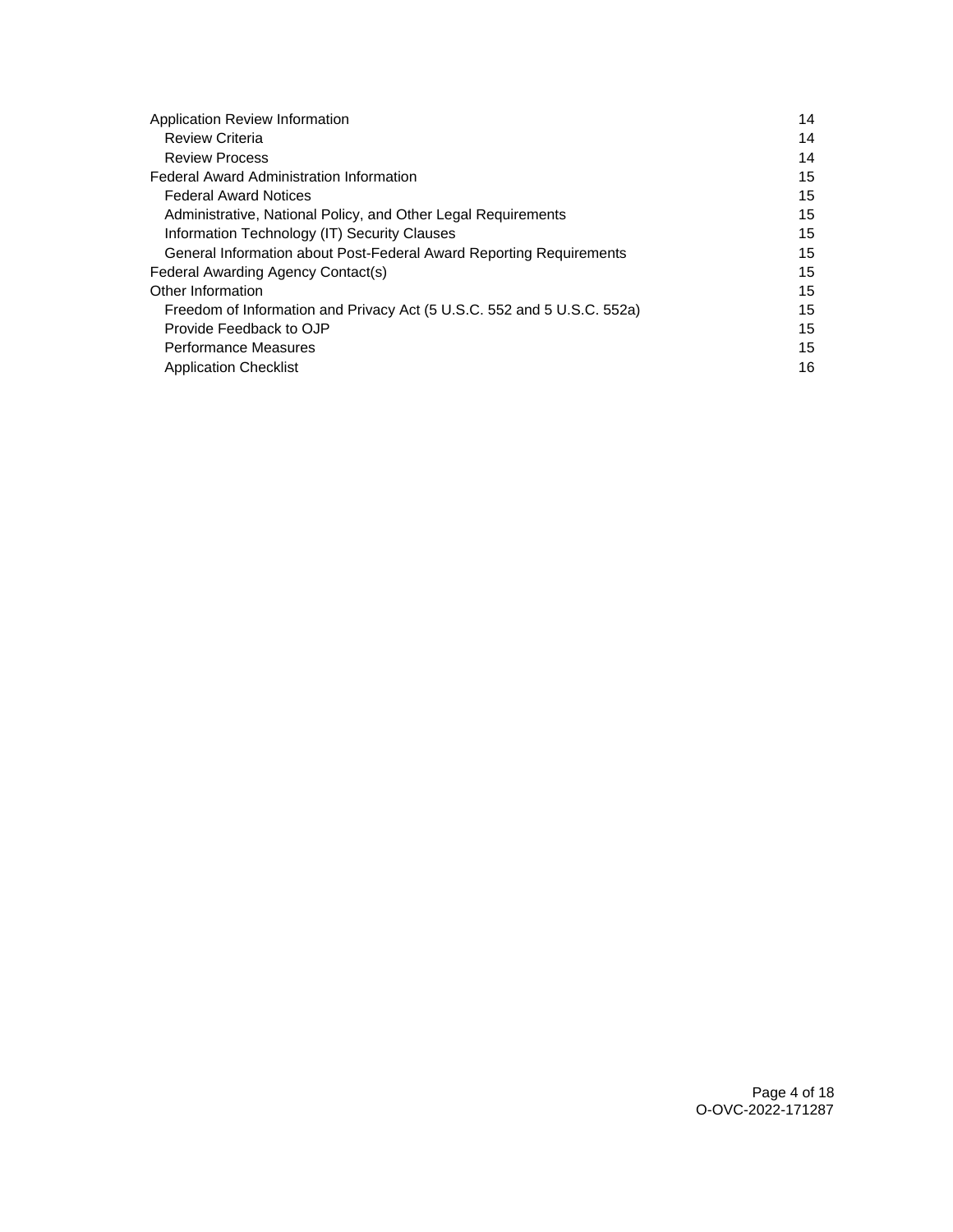# <span id="page-4-0"></span>**Program Description**

## **Overview**

OJP is committed to advancing work that promotes civil rights and racial equity, increases access to justice, supports crime victims and individuals impacted by the justice system, strengthens community safety and protects the public from crime and evolving threats, and builds trust between law enforcement and the community. This program will enhance or expand the capacity of national hotlines that are essential for providing crisis intervention services, safety planning, information, referrals, and resources for victims of crime in all 50 states.

For purposes of this solicitation, "state" means any state of the United States, the District of Columbia, the Commonwealth of Puerto Rico, the Virgin Islands, Guam, American Samoa, and the Commonwealth of the Northern Mariana Islands.

## **Statutory Authority**

34 U.S.C. 20103 (c)(1)(A)

## **Specific Information**

Funding to support national hotlines was previously available under OVC's Advancing the Use of Technology to Assist Victims of Crime solicitation. In fiscal year 2022, OVC created the Building Capacity of National Crisis Hotlines program specifically to support the enhancement or expansion of national hotlines that serve all crime victims and survivors with strengths-based and trauma-informed services. Hotlines are an important safety net for survivors who may not be able to access services in their immediate area. The National Runaway Safeline's [2020 Crisis Services and Prevention Report](https://www.1800runaway.org/wp-content/uploads/2021/09/2020-Crisis-Services-and-Prevention-Report-FINAL.pdf) noted several shifts in the nature of crisis contacts as a result of the COVID-19 pandemic, such as an overall increase in intensity and length of time of crisis connections, and an increase in suicide and other mental health-related contacts. Funding hotlines will build the capacity and infrastructure of call centers to offer more continuous and stable hotline support without interruption, sustain uninterrupted access to services and resources, and allow service providers to transition to tele-services when possible.

Infrastructure is needed to integrate and upgrade technology systems allowing organizations to maintain ongoing operations of a national hotline and enhance the quality of, and access to, hotline crisis services. This program is designed not only to build the capacity and infrastructure of call centers, but also to maintain the National Hotline Consortium, a group of leading national victim service and crisis intervention hotlines.

All proposed hotline personnel should be experienced case managers who provide direct services and personalized support to crime victims. The hotline, at a minimum, should incorporate the following approaches: 1) use skilled case managers who can assess the needs of victims and identify relevant next steps; 2) identify appropriate reporting agencies, and provide information to callers to assist them in reporting, or connect callers directly (as a warm hand-off) with the appropriate agency; 3) provide information, resources, and referrals to other applicable services, as needed; and 4) provide contact information to national or local resources per the specific needs of the caller.

OVC encourages applications that focus on: 1) addressing online gender-based abuse and harassment; 2) offering services that respond to online-facilitated gender-based violence; 3) training hotline personnel on how to respond to issues of online harassment and abuse, particularly toward women and girls along with LGBTQ and nonbinary people and other marginalized groups; and 4) using technology to make services safe and more accessible, and to reach underserved communities.

Per [Executive Order 13985,](https://www.whitehouse.gov/briefing-room/presidential-actions/2021/01/20/executive-order-advancing-racial-equity-and-support-for-underserved-communities-through-the-federal-government/) the term "underserved communities" refers to populations sharing a particular characteristic, and geographic communities, that have been systematically denied a full opportunity to participate in aspects of economic, social, and civic life.

## **Goals, Objectives, Deliverables, and Timeline**

## **Goals**

The goal of this program is to enhance or expand the capacity of national victim service hotlines to provide crisis intervention support services using trauma-informed approaches that protect the safety and confidentiality of

> Page 5 of 18 O-OVC-2022-171287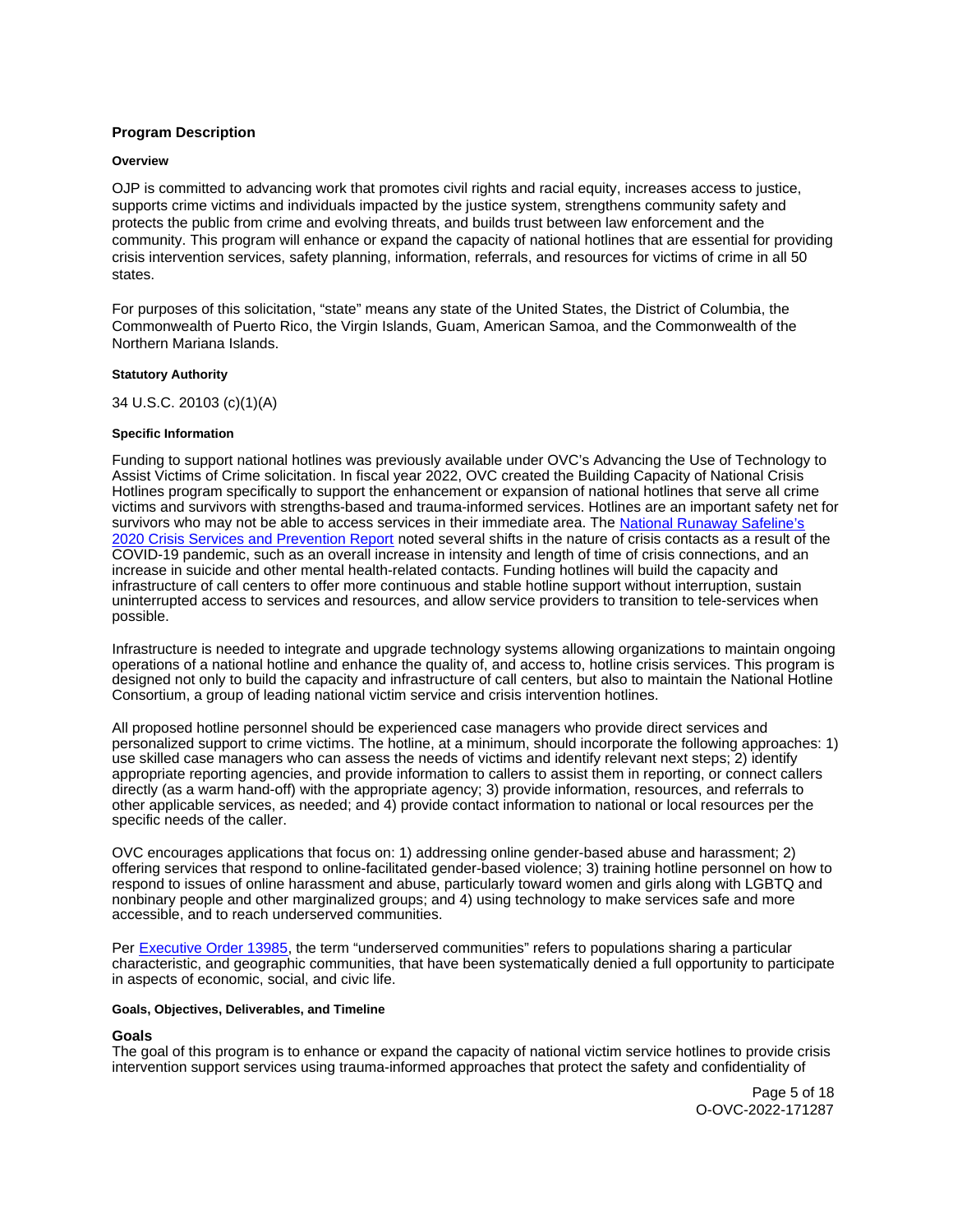<span id="page-5-0"></span>victims.

# **Objectives**

Applicants will achieve this goal through the following objectives:

- 1. Provide high-quality service to crime victims and survivors by expanding hotline staffing to improve capacity to reduce wait times and enhance access to services and resources.
- 2. Enhance training for hotline personnel on how to respond to complex crisis situations (e.g., suicide prevention, human trafficking, child abuse, online abuse and harassment) and provide support to minimize their risk and the effects of vicarious trauma and burnout.
- 3. Engage in public awareness campaigns and outreach efforts to increase accessibility, visibility, and awareness of national hotline services.
- 4. Develop culturally and linguistically appropriate materials and resources for service providers and criminal justice stakeholders that increase awareness of hotline services.
- 5. Provide trainings or webinars targeted at service providers and criminal justice stakeholders that increase awareness of hotline services.
- 6. Maintain the National Hotline Consortium to share technology service delivery and promising practices, improve operations, and support accessible, quality victim services and crisis response.
- 7. Increase focus on quality assurance and quality improvement by implementing a data-driven improvement process that enhances service provision, technology processes, reporting, and data analysis capacity.

## **Deliverables**

The deliverables will be the development or enhancement and implementation of national hotlines in addition to training and technical assistance and public outreach. Other deliverables include the following:

- Development or enhancement of a training curriculum for hotline personnel to enhance knowledge and service delivery (Year 1).
- Development or enhancement of an automated system for tracking calls and analyzing trends to enhance reporting and data analysis capacity (Years 1–2).
- Development of a quality assurance and improvement plan (Years 1–2).
- Development of a public outreach/marketing plan to increase visibility and awareness of hotline services (Years 1–2).

Development of a public-facing annual report that highlights data collected (e.g., services provided, challenges, trends, gaps in services)

## **Evidence-Based Programs or Practices**

OJP strongly encourages the use of data and evidence in policymaking and program development for criminal justice, juvenile justice, and crime victim services. For additional information and resources on evidence-based programs or practices, see the [OJP Grant Application Resource Guide.](https://www.ojp.gov/funding/apply/ojp-grant-application-resource-guide#evidence-based)

## **Information Regarding Potential Evaluation of Programs and Activities**

OJP may conduct or support an evaluation of the programs and activities funded under this solicitation. For additional information, see the [OJP Grant Application Resource Guide](https://www.ojp.gov/funding/apply/ojp-grant-application-resource-guide#potential-evaluation) section entitled "Information Regarding Potential Evaluation of Programs and Activities."

## **OJP Priority Areas**

The Department of Justice is committed to advancing work that promotes civil rights and racial equity, increases access to justice, supports crime victims and individuals impacted by the justice system, strengthens community safety and protects the public from crime and evolving threats, and builds trust between law enforcement and the community.

1. Priority Considerations Supporting Executive Order 13985, Advancing Racial Equity and Support for Underserved Communities Through the Federal Government

Consistent with this Executive Order, the term "underserved community" refers to a population sharing a particular characteristic, as well as a geographic community, that has been systematically denied a full

> Page 6 of 18 O-OVC-2022-171287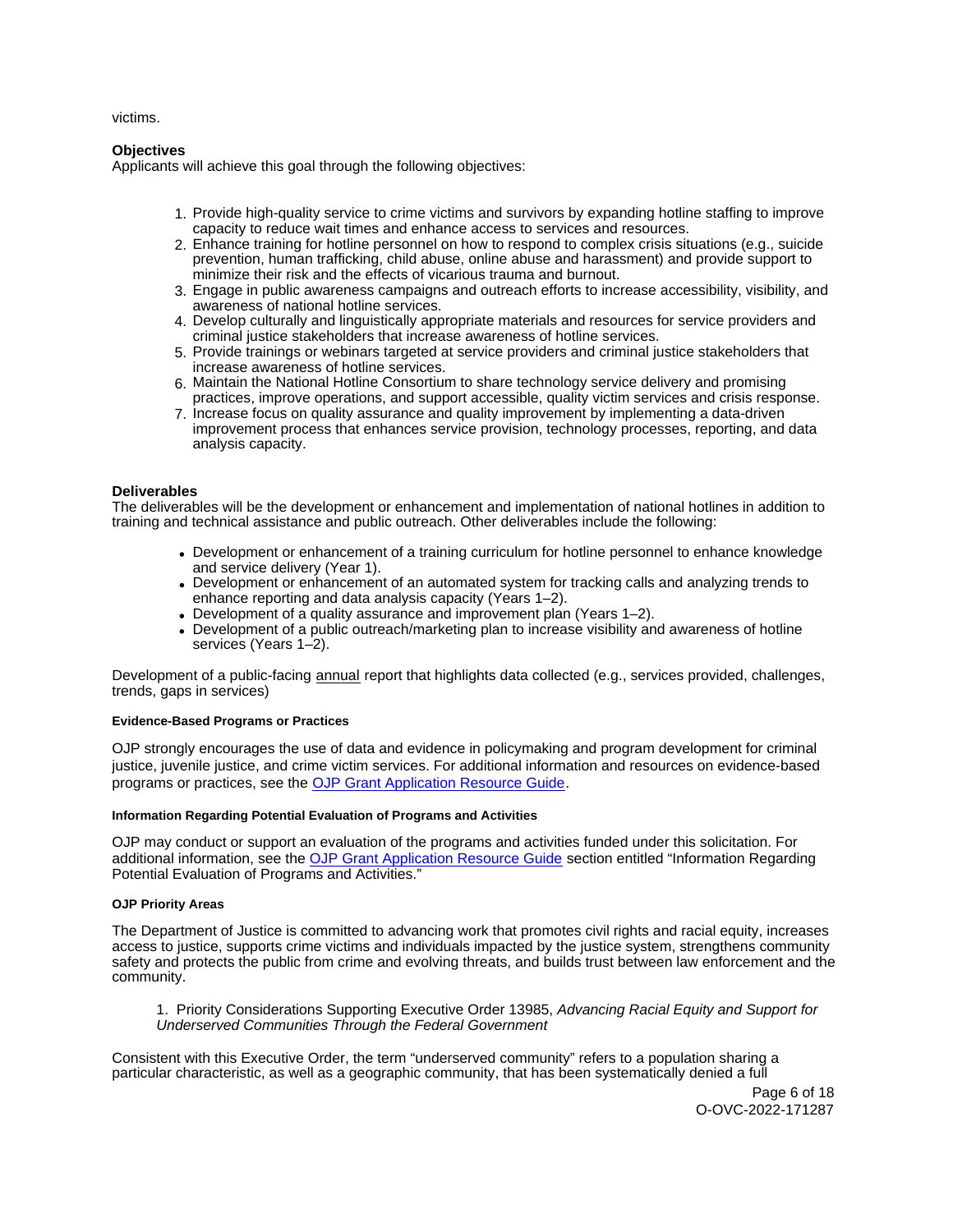<span id="page-6-0"></span>opportunity to participate in aspects of economic, social, and civic life or whose members have been historically underserved, marginalized, and adversely affected by inequality. Such communities include, among others, Black people, Hispanics and Latino/a/e people, Native American and other Indigenous peoples of North America (including Alaska Natives, Eskimos, and Aleuts), Asian Americans, Native Hawaiians, and Pacific Islanders.

In support of Executive Order 13985, OJP will:

A. Give priority consideration to applications that include project(s) that will promote racial equity and the removal of barriers to access and opportunity for communities that have been historically underserved, marginalized, and adversely affected by inequality, when making award decisions.

To receive this consideration, the applicant must describe how the proposed project(s) will address potential inequities and barriers to equal opportunity, and/or contribute to greater access to services for underserved and historically marginalized populations.

B. Give priority consideration to applicants that can demonstrate that their capabilities and competencies for implementing their proposed project(s) are enhanced because the applicant (or at least one proposed subrecipient that will receive at least 30% of the requested award funding, as demonstrated in the Budget Worksheet and Budget Narrative) identifies as a culturally specific organization. To receive this additional priority consideration, applicants must describe how being a culturally specific organization (or funding the culturally specific subrecipient organization(s)) will enhance their ability to implement the proposed project(s) and should also specify which culturally specific populations are intended or expected to be served or to have their needs addressed under the proposed project(s).

Culturally specific organizations are defined for purposes of this solicitation as private nonprofit or tribal organizations whose primary purpose as a whole is to provide culturally specific services to, among others, Black people, Hispanics and Latino/a/e people, Native American and other Indigenous peoples of North America (including Alaska Natives, Eskimos, and Aleuts), Asian Americans, Native Hawaiians, and/or Pacific Islanders.

Note: Addressing these priority areas is one of many factors that OJP considers in making funding decisions. Receiving priority consideration for one or more priority areas is not a guarantee of an award.

## **Federal Award Information**

#### **Solicitation Categories**

This solicitation does not include Solicitation Categories.

**Awards, Amounts and Durations** 

**Anticipated Number of Awards Anticipated Maximum Dollar Amount of Awards**  3 \$[2,000,000.00](https://2,000,000.00)

10/1/22 12:00 AM 36

**Period of Performance Start Date**  Period of Performance Duration (Months)

**Anticipated Total Amount to be Awarded Under Solicitation**  [\\$6,000,000.00](https://6,000,000.00) 

#### **Continuation Funding Intent**

OVC may, in certain cases, provide additional funding in future years to awards made under this solicitation, through continuation awards. OJP will consider, among other factors, OJP's strategic priorities, a recipient's overall management of the award, and the award-funded work's progress, when making continuation award decisions.

**Availability of Funds** 

Page 7 of 18 O-OVC-2022-171287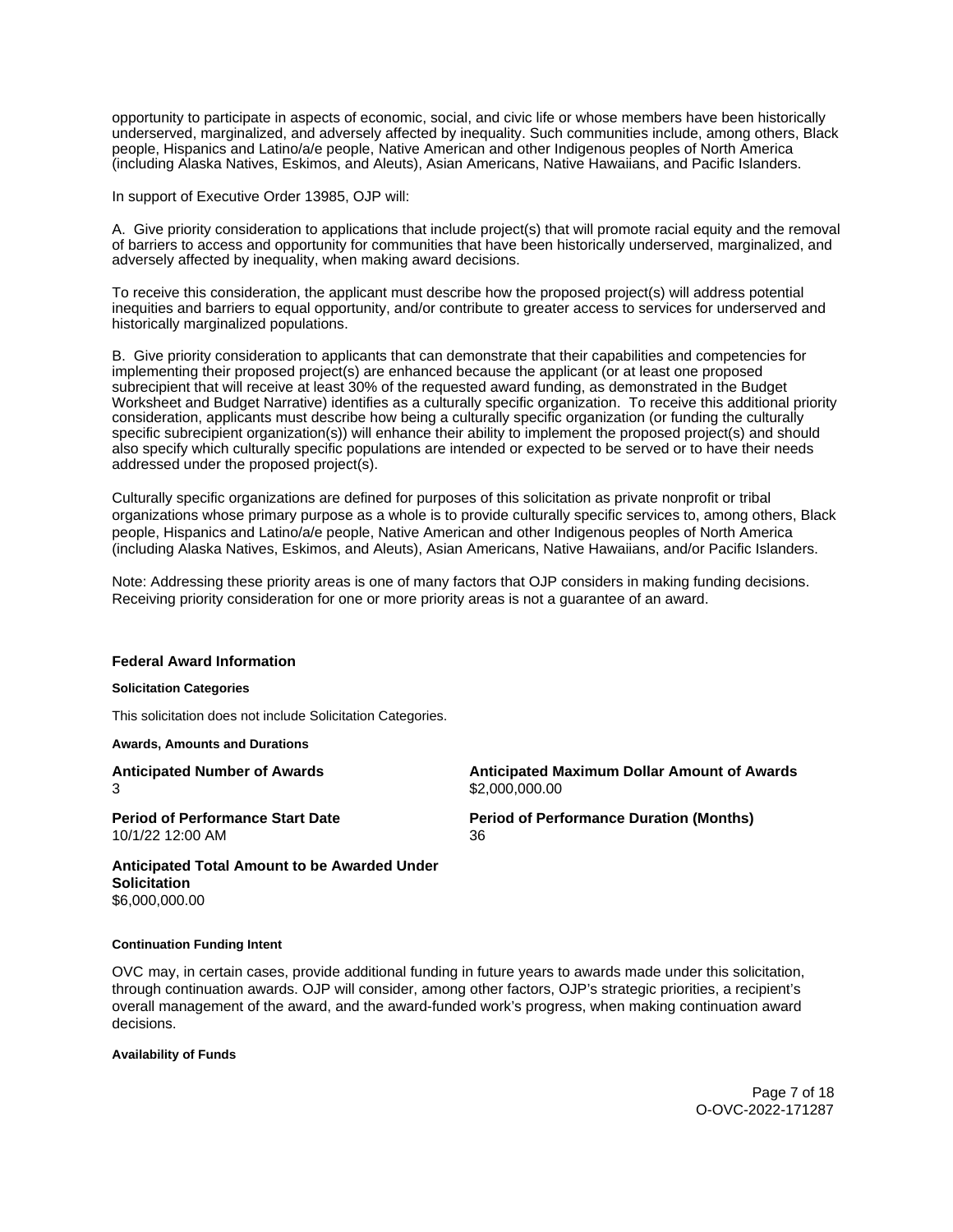<span id="page-7-0"></span>This solicitation, and awards (if any are made) under this solicitation, are subject to the availability of appropriated funds and to any modifications or additional requirements that may be imposed by the agency or by law. In addition, nothing in this solicitation is intended to, and does not, create any right or benefit, substantive or procedural, enforceable at law or in equity by any party against the United States, its departments, agencies, or entities, its officers, employees, or agents, or any other person.

## **Types of Awards**

OVC expects to make awards under this solicitation as cooperative agreements, which provide for OJP to have substantial involvement in carrying out award activities. See the "Administrative, National Policy, and Other Legal Requirements" section of the [OJP Grant Application Resource Guide](https://ojp.gov/funding/Apply/Resources/Grant-App-Resource-Guide.htm) for additional information.

## **Financial Management and System of Internal Controls**

Award recipients and subrecipients (including recipients or subrecipients that are pass-through entities) must, as described in the Part 200 Uniform Requirements as set out at 2 C.F.R. 200.303, comply with standards for financial and program management. See the [OJP Grant Application Resource Guide](https://www.ojp.gov/funding/apply/ojp-grant-application-resource-guide#fm-internal-controls) for additional information.

## **Budget Information**

## **Cost Sharing or Matching Requirement**

This solicitation does not require a match.

## **Pre-agreement Costs (also known as Pre-award Costs)**

See the [OJP Grant Application Resource Guide](https://www.ojp.gov/funding/apply/ojp-grant-application-resource-guide#pre-agreement-costs) information on Pre-agreement Costs (also known as Pre-award Costs).

## **Limitation on Use of Award Funds for Employee Compensation: Waiver**

See the [OJP Grant Application Resource Guide](https://www.ojp.gov/funding/apply/ojp-grant-application-resource-guide#limitation-use-award) information on the Limitation on Use of Award Funds for Employee Compensation; Waiver.

## **Prior Approval, Planning, and Reporting of Conference/Meeting/Training Costs**

See the [OJP Grant Application Resource Guide](https://www.ojp.gov/funding/apply/ojp-grant-application-resource-guide#prior-approval) for information on Prior Approval, Planning, and Reporting of Conference/Meeting/Training Costs.

## **Costs Associated with Language Assistance (if applicable)**

See the [OJP Grant Application Resource Guide](https://www.ojp.gov/funding/apply/ojp-grant-application-resource-guide#costs-associated) for information on Costs Associated with Language Assistance.

## **Eligibility Information**

For eligibility information, see the solicitation cover page.

For information on cost sharing or match requirements, see the "Federal Award Information" section.

## **Application and Submission Information**

The following application elements **must** be included in the application to meet the basic minimum requirements to advance to peer review and receive consideration for funding:

> Page 8 of 18 O-OVC-2022-171287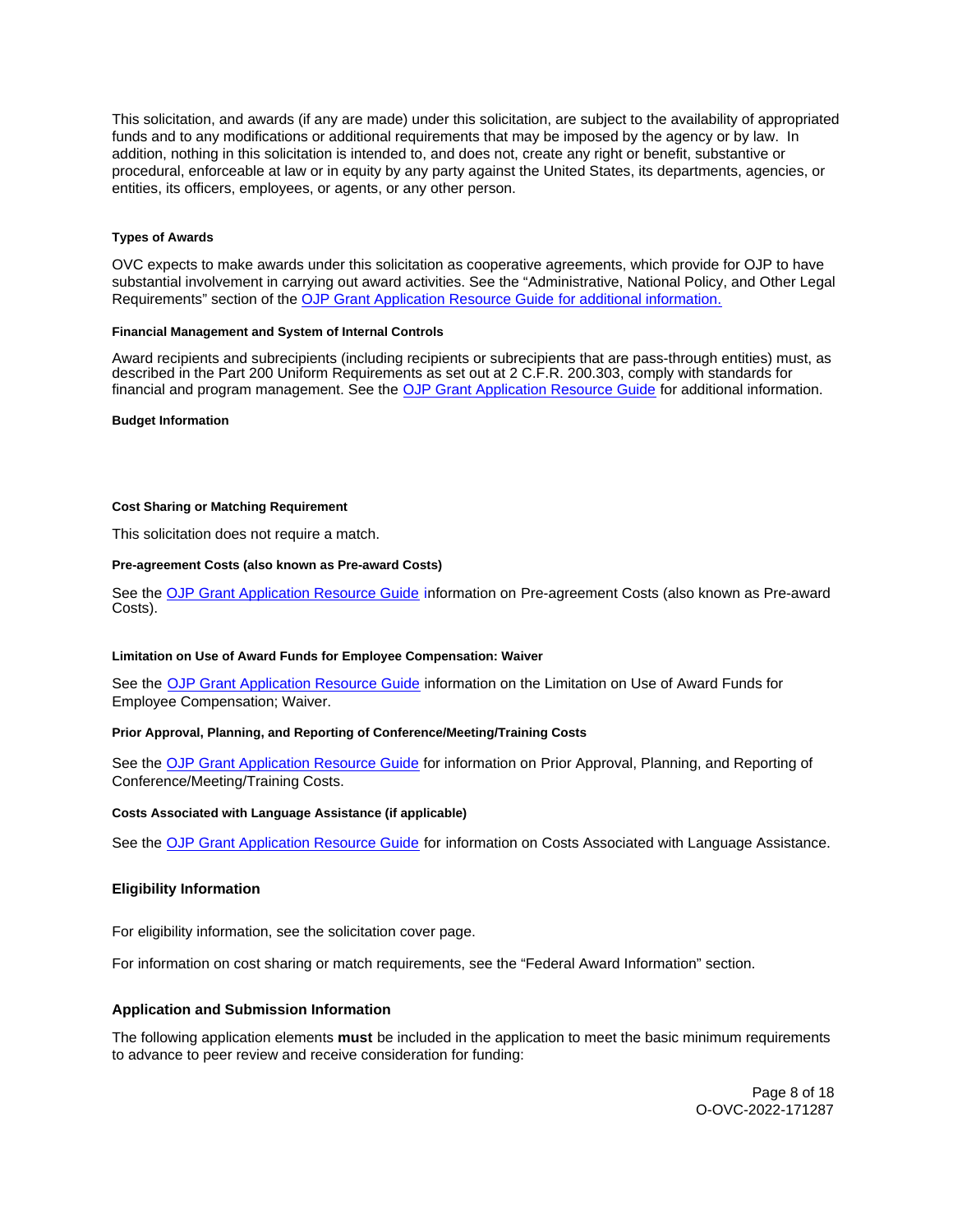- <span id="page-8-0"></span>• Proposal Abstract
- Proposal Narrative
- Budget Worksheet and Budget Narrative (Web-based Form) (The web-based form includes the budget details and the budget narrative.)

See the "Application Elements and Formatting Instructions" section of the [OJP Grant Application Resource Guide](https://www.ojp.gov/funding/apply/ojp-grant-application-resource-guide#application-elements)  for information on what happens to an application that does not contain all the specified elements or is nonresponsive to the scope of the solicitation.

## **Information to Complete the Application for Federal Assistance (SF-424)**

The SF-424 must be submitted in [Grants.gov](https://Grants.gov). The SF-424 is a required standard form used as a cover sheet for submission of pre-applications, applications, and related information. See the [OJP Grant Application Resource](https://www.ojp.gov/funding/apply/ojp-grant-application-resource-guide#complete-application)  [Guide](https://www.ojp.gov/funding/apply/ojp-grant-application-resource-guide#complete-application) for additional information on completing the SF-424.

In Section 8F. of the SF-424, please include the name and contact information of the individual **who will complete the application in JustGrants**. JustGrants will use this information (email address) to assign the application to this user in JustGrants.

**Intergovernmental Review:** This solicitation ("funding opportunity") **is not** subject to [Executive Order \(E.O.\)](https://www.archives.gov/federal-register/codification/executive-order/12372.html)  [12372.](https://www.archives.gov/federal-register/codification/executive-order/12372.html) (In completing the SF-424, an applicant is to answer question 19 by selecting the response that the "Program is not covered by E.O. 12372.")

## **Standard Applicant Information (JustGrants 424 and General Agency Information)**

The Standard Applicant Information section of the JustGrants application is pre-populated with the SF-424 data submitted in [Grants.gov.](https://Grants.gov) The applicant will need to review the Standard Applicant Information in JustGrants and make edits as needed. Within this section, the applicant will need to: add zip codes for areas affected by the project; confirm its Authorized Representative; and verify and confirm the organization's unique entity identifier, legal name, and address.

## **Proposal Abstract**

A proposal abstract (no more than 400 words) summarizing the proposed project, including the purpose of the project, primary activities, expected outcomes, the service area, intended beneficiaries and subrecipients (if known), will be completed in the JustGrants web-based form. This abstract should be written in the third person and will be made publicly available on the OJP website if the project is awarded. **If you are requesting priority consideration, please indicate the priority area (1A and/or 1B) you are applying under.** 

## **Proposal Narrative**

The proposal narrative should be submitted as an attachment in JustGrants. The attached document should be double-spaced, using a standard 12-point font; have no less than 1-inch margins; and should not exceed 25 pages. Pages should be numbered and submitted as an attachment. If the proposal narrative fails to comply with these length restrictions, OVC may consider such noncompliance in peer review and in final award decisions.

The following sections must be included as part of the proposal narrative:

- a. Description of the Issue
	- Describe why this project and proposed activities are necessary (significance/value) and/or address a need and include supporting information.
	- Describe how funding will support the project's value to the victims' field by meeting the stated goal. An applicant should use data to provide evidence that the need for the effort exists and demonstrate the scope and size of the need. The applicant should also make a convincing case that the project addresses a gap in existing resources and does not duplicate an existing program.
- b. Project Design and Implementation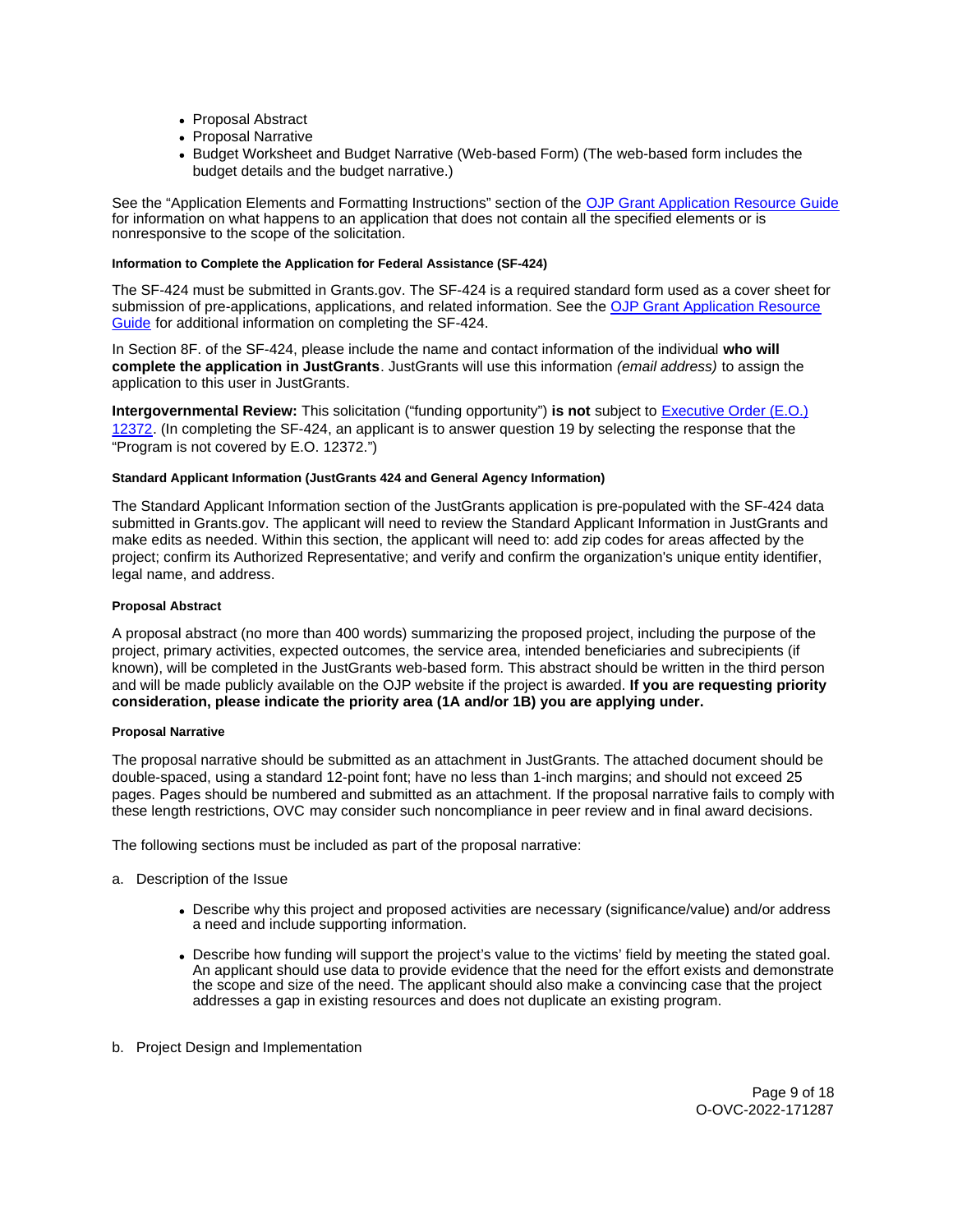- Describe the strategy to address the needs identified in the Description of the Issue.
	- State the key goal(s) of the project.
	- Identify specific, measurable, achievable, relevant, and time-based (SMART) objectives to accomplish goal(s), which should align with the objectives of this solicitation.
	- List the proposed project activities and describe how they relate to the stated objectives. Activities are the specific actions to be undertaken to fulfill the objectives and reach the goal(s).
	- Provide a detailed description of the method(s) to be used to carry out each activity.
	- Describe interim deliverables and final products, which should align with the deliverables of this solicitation.
	- Provide a timetable indicating roughly when activities or project milestones are to be accomplished.
- Identify any potential challenges to the project's success and describe how the applicant will mitigate those challenges.
- Describe how the safety and confidentiality of victims will be protected.
- Describe any sustainability measures the applicant will take to continue its efforts beyond the funding period.

If the applicant is seeking priority consideration for Priority 1(A), it should address in this section how the proposed project(s) will promote racial equity and/or the removal of barriers to access and opportunity, and/or contribute to greater access to services, for communities that have been historically underserved, marginalized, and adversely affected by inequality.

- c. Capabilities and Competencies
	- Applicants must describe the capabilities and competencies to accomplish the goals and objectives of the project. The application must also include a clear description of the applicant's management structure and current and proposed professional staff members' unique qualifications that will enable them to fulfill their grant responsibilities.
	- Applicants must describe how the program will be managed and include an organizational chart or information describing personnel.
	- Applicants must also include a list of personnel responsible for managing and implementing the major stages of the project. If additional staff will be hired to complete the project, the applicant should identify the selection criteria. The project director must have both the substantive expertise and experience to perform crucial leadership functions, and sufficient time to devote to the project to provide the needed guidance and supervision. Job descriptions and copies of resumes for proposed key staff positions should be included as a separate attachment

If the applicant is seeking priority consideration under Priority 1(B), it should describe within this section how being a culturally specific organization (or funding a culturally specific subrecipient organization at a minimum of 30% of the project budget) will enhance its ability to implement the proposed project(s) and should also specify which culturally specific populations are intended or expected to be served or have their needs addressed under the proposed project(s).

- d. Plan for Collecting the Data Required for this Solicitation's Performance Measures
	- Describe the process for measuring project performance.
	- Identify who will collect the data; who is responsible for performance measurements.
	- Describe how the information will be used to guide and evaluate the impact of the project.
	- Describe the process to accurately report data.

Note: Applicants are **not** required to submit performance data with the application. Rather, performance measure information is included as an alert that successful applicants will be required to submit performance data as part

> Page 10 of 18 O-OVC-2022-171287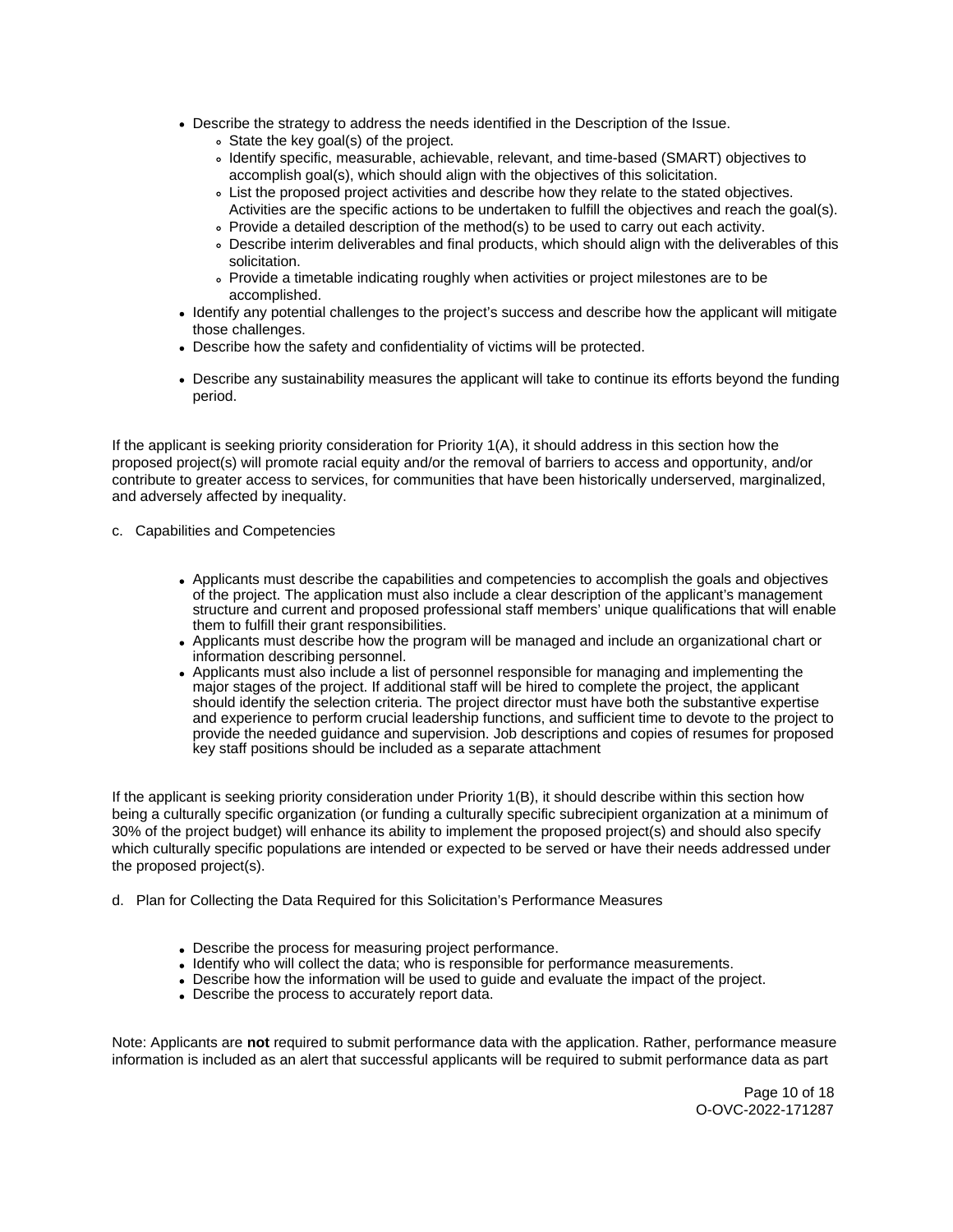<span id="page-10-0"></span>of each award's reporting requirements.

OJP will require each successful applicant to submit regular performance data that show the completed work's results. The performance data directly relate to the goals, objectives, and deliverables identified in the "Goals, Objectives, and Deliverables" discussion. Applicants can visit OJP's performance measurement page at [www.ojp.gov/performance](https://www.ojp.gov/performance) for an overview of performance measurement activities at OJP.

A list of performance measure questions for this program can be found in the "Performance Measures" section.

OVC will require award recipients to submit performance measure data in OVC's online Performance Measurement Tool, and separately submit a semi-annual performance report in JustGrants. OVC will provide further guidance on the post-award submission process, if selected for award.

## **Note on Project Evaluations**

An applicant that proposes to use award funds through this solicitation to conduct project evaluations must follow the guidance in the "Note on Project Evaluations" in the [OJP Grant Application Resource Guide.](https://www.ojp.gov/funding/Apply/Resources/Grant-App-Resource-Guide.htm)

## **Goals, Objectives, Deliverables, and Timeline**

Applicants will submit the project's goals, objectives, deliverables, and timelines in the JustGrants web-based form.

## **Budget and Associated Documentation**

The applicant must submit the following budget and associated documentation as applicable.

## **Budget Worksheet and Budget Narrative (Web-based Form)**

The applicant will complete the JustGrants web-based budget form. See the [OJP Grant Application Resource](https://www.ojp.gov/funding/apply/ojp-grant-application-resource-guide#budget-prep)  [Guide](https://www.ojp.gov/funding/apply/ojp-grant-application-resource-guide#budget-prep) for additional information.

If the applicant is seeking priority consideration under Priority 1(B) based on the identification of at least one proposed subrecipient as a culturally specific organization, the proposed funding for the subrecipient in the webbased budget form **must be a minimum of 30% of award funding.** 

The budget narrative must also describe how the activities that will be funded with the (minimum) 30% of award funding provided to the subrecipient **specifically relate to the priority consideration requested under Priority 1(B)** and described in the Capabilities and Competencies section of the application.

#### **Indirect Cost Rate Agreement (if applicable)**

The applicant will submit its indirect cost rate agreement by uploading it as an attachment in JustGrants. See the [OJP Grant Application Resource Guide](https://www.ojp.gov/funding/apply/ojp-grant-application-resource-guide#indirect-cost) for additional information.

## **Employee Compensation Waiver**

See the [OJP Grant Application Resource Guide](https://www.ojp.gov/funding/apply/ojp-grant-application-resource-guide#limitation-use-award) for information on the Limitation on Use of Award Funds for Employee Compensation; Waiver.

## **Financial Management Questionnaire (including applicant disclosure of high-risk status)**

The applicant will download the questionnaire, complete it, and submit it by uploading it as an attachment in JustGrants. See the [OJP Grant Application Resource Guide](https://www.ojp.gov/funding/apply/ojp-grant-application-resource-guide#fm-internal-controls-questionnaire) for the link to the questionnaire and additional information.

#### **Disclosure of Process Related to Executive Compensation**

This solicitation expressly modifies the OJP Grant Application Resource Guide by not incorporating its "Disclosure of Process Related to Executive Compensation" provisions. Applicants to this solicitation are not

> Page 11 of 18 O-OVC-2022-171287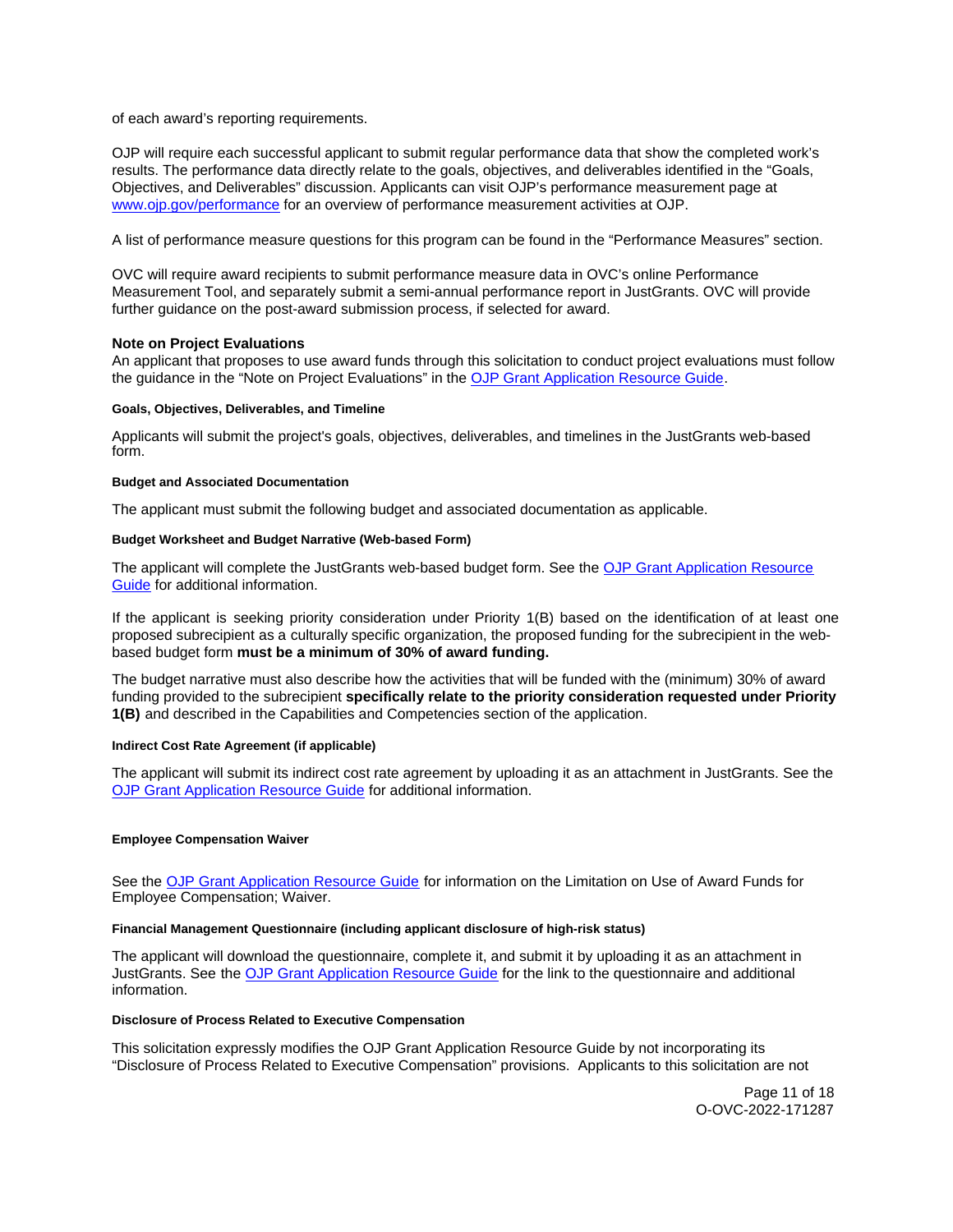<span id="page-11-0"></span>required to provide this disclosure.

## **Applicant Disclosure and Justification – DOJ High Risk Grantees (if applicable)**

If applicable, submit the DOJ High Risk Disclosure and Justification as an attachment in JustGrants A DOJ High Risk Grantee is an award recipient that has received a DOJ High Risk designation based on a documented history of unsatisfactory performance, financial instability, management system or other internal control deficiencies, or noncompliance with award terms and conditions on prior awards, or is otherwise not responsible. See the [OJP Grant Application Resource Guide](https://www.ojp.gov/funding/apply/ojp-grant-application-resource-guide) for additional information.

#### **Additional Application Components**

Applicants will attach the additional requested documentation in JustGrants.

#### **Curriculum Vitae or Resumes**

The applicant should provide job descriptions and resumes for any and all proposed key staff positions.

#### **Tribal Authorizing Resolution**

An application in response to this solicitation may require inclusion of tribal authorizing documentation as an attachment. If applicable, the applicant will submit the tribal authorizing documentation by uploading it as an attachment in JustGrants. See the [OJP Grant Application Resource Guide](https://www.ojp.gov/funding/apply/ojp-grant-application-resource-guide#tribal-authorizing-resolution) for information on tribal authorizing resolutions.

#### **Research and Evaluation Independence and Integrity Statement**

If an application proposes research (including research and development) and/or evaluation, the applicant must demonstrate research/evaluation independence and integrity, including appropriate safeguards, before it may receive award funds. The applicant will submit documentation of its research and evaluation independence and integrity by uploading it as an attachment in JustGrants. For additional information, see the OJP Grant [Application Resource Guide.](https://www.ojp.gov/funding/apply/ojp-grant-application-resource-guide#research-evaluation)

#### **Disclosures and Assurances**

The applicant will address the following disclosures and assurances.

#### **Disclosure of Lobbying Activities**

Complete and submit the SF-LLL in [Grants.gov.](https://Grants.gov) See the [OJP Grant Application Resource Guide](https://www.ojp.gov/funding/apply/ojp-grant-application-resource-guide#disclosure-lobby) for additional information.

## **DOJ Certified Standard Assurances**

Review and accept the DOJ Certified Standard Assurances in JustGrants. See the [OJP Grant Application Resource](https://www.ojp.gov/funding/apply/ojp-grant-application-resource-guide#administrative)  [Guide](https://www.ojp.gov/funding/apply/ojp-grant-application-resource-guide#administrative) for additional information.

## **Applicant Disclosure of Duplication in Cost Items**

Complete the JustGrants web-based Applicant Disclosure of Duplication in Cost Items form. See the [OJP Grant](https://www.ojp.gov/funding/apply/ojp-grant-application-resource-guide#applicant-disclosure-pending-applications)  [Application Resource Guide](https://www.ojp.gov/funding/apply/ojp-grant-application-resource-guide#applicant-disclosure-pending-applications) for additional information.

## **DOJ Certifications Regarding Lobbying; Debarment, Suspension and Other Responsibility Matters; and Drug-Free Workplace Requirements**

Review and accept the DOJ Certified Certifications Regarding Lobbying; Debarment, Suspension and Other Responsibility Matters; Drug-Free Workplace Requirements; Law Enforcement and Community Policing in JustGrants. See the [OJP Grant Application Resource Guide](https://www.ojp.gov/funding/apply/ojp-grant-application-resource-guide#administrative) for additional information.

## **How to Apply**

Step 1: The applicant must submit the **SF-424** and **SF-LLL** in [Grants.gov](https://Grants.gov) at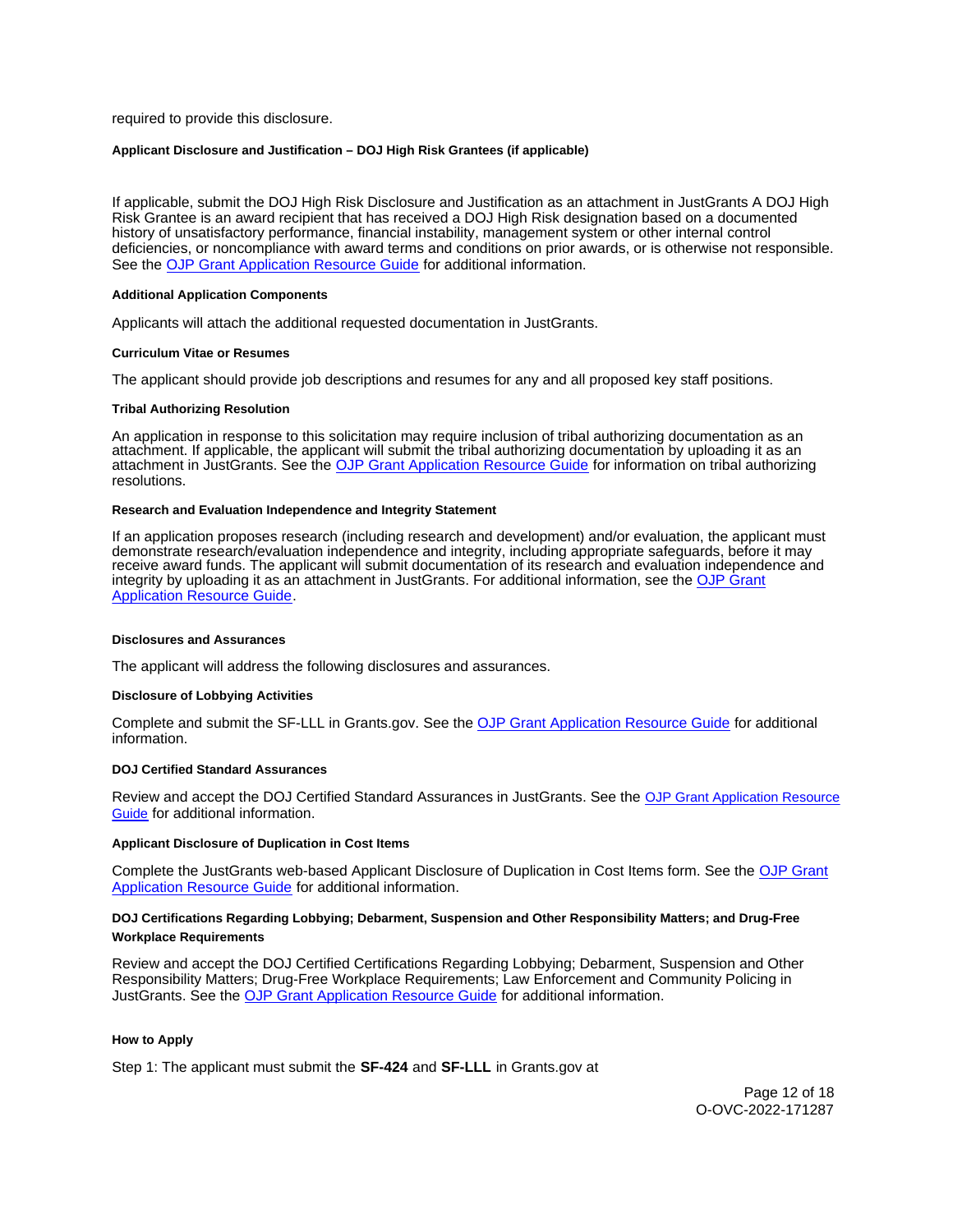## <span id="page-12-0"></span>[https://www.grants.gov/web/grants/register.html.](https://www.grants.gov/web/grants/register.html)

Step 2: The applicant must then submit the **full application,** including attachments, in JustGrants in [JustGrants.usdoj.gov.](https://justicegrants.usdoj.gov/)

For additional information, see the "How to Apply" section in the [OJP Grant Application Resource Guide](https://www.ojp.gov/funding/apply/ojp-grant-application-resource-guide#apply) and the [DOJ Application Submission Checklist.](https://justicegrants.usdoj.gov/sites/g/files/xyckuh296/files/media/document/appln-submission-checklist.pdf)

## **Submission Dates and Time**

The **SF-424 and the SF-LLL** must be submitted in [Grants.gov](https://Grants.gov) by 11:59 p.m. eastern time on June 8, 2022.

The **full application** must be submitted in JustGrants by 8:59 p.m. eastern time on June 27, 2022.

OJP urges applicants to submit their [Grants.gov](https://Grants.gov) and JustGrants submissions prior to the due dates to allow sufficient time to correct errors and resubmit by the submission deadlines if a rejection notification is received. To be considered timely, the **full application** must be submitted in JustGrants by the JustGrants application deadline.

## **Experiencing Unforeseen Technical Issues**

An applicant that experiences unforeseen SAM.gov, [Grants.gov,](https://Grants.gov) or JustGrants technical issues beyond its control that prevent application submission by the deadline, must demonstrate all efforts in requesting technical support in order to submit an application by the deadline. Technical support is available via phone and email to the applicable SAM.gov, [Grants.gov,](https://Grants.gov) or JustGrants support centers or service desks in which an applicant received a ticket number for resolution. If an applicant misses a deadline due to unforeseen technical difficulties, the applicant may request a waiver to submit an application after the deadline. Note: If an applicant does not submit all the required [Grants.gov](https://Grants.gov) forms by the [Grants.gov](https://Grants.gov) deadline, the applicant will not be able to proceed to the JustGrants portion of the application process.

An applicant experiencing technical difficulties with the following systems must contact the associated support desk indicated below to report the technical issue and receive a tracking number:

- [Grants.gov](https://Grants.gov) contact the Grants.gov Customer Support Hotline
- SAM.gov contact the [SAM Help Desk \(Federal Service Desk\)](https://www.fsd.gov/gsafsd_sp)
- JustGrants contact the JustGrants Support Desk at [JustGrants.Support@usdoj.gov](mailto:JustGrants.Support@usdoj.gov) or 833–872–5175

An applicant requesting a waiver to submit a late application must document their request for technical assistance in an email to the OJP Response Center at [grants@ncjrs.gov](file:///C:/Users/local_Yehj/INetCache/Content.Outlook/20U4XBR7/grants@ncjrs.gov) **within 24 hours after the application deadline** to request approval to submit its application after the deadline. If an applicant has technical issues with [Grants.gov,](https://Grants.gov) the applicant must contact the OJP Response Center within 24 hours of the [Grants.gov](https://Grants.gov) deadline to request approval to submit after the deadline. Waiver requests to submit after the submission deadline must:

- Describe the technical difficulties experienced;
- Include a timeline of the applicant's submission efforts (e.g., what date and time did the error occur, what date and time was action taken to resolve the issue and resubmit; and what date and time did support representatives respond);
- Include an attachment(s) of the complete grant application and all required documentation and material; and
- Include the applicant's Unique Entity Identifier (UEI), any applicable SAM.gov tracking number(s), [Grants.gov](https://Grants.gov) Help Desk, and JustGrants Support Desk Ticket Numbers.

OJP will review each request for late submission and required supporting documentation and notify the applicant whether the request has been approved or denied. For more details on the waiver process, OJP encourages applicants to review the "Experiencing Unforeseen Technical Issues" section in the [OJP Grant Application](https://www.ojp.gov/funding/apply/ojp-grant-application-resource-guide#experiencing-unforeseen-technical-issues)  [Resource Guide.](https://www.ojp.gov/funding/apply/ojp-grant-application-resource-guide#experiencing-unforeseen-technical-issues)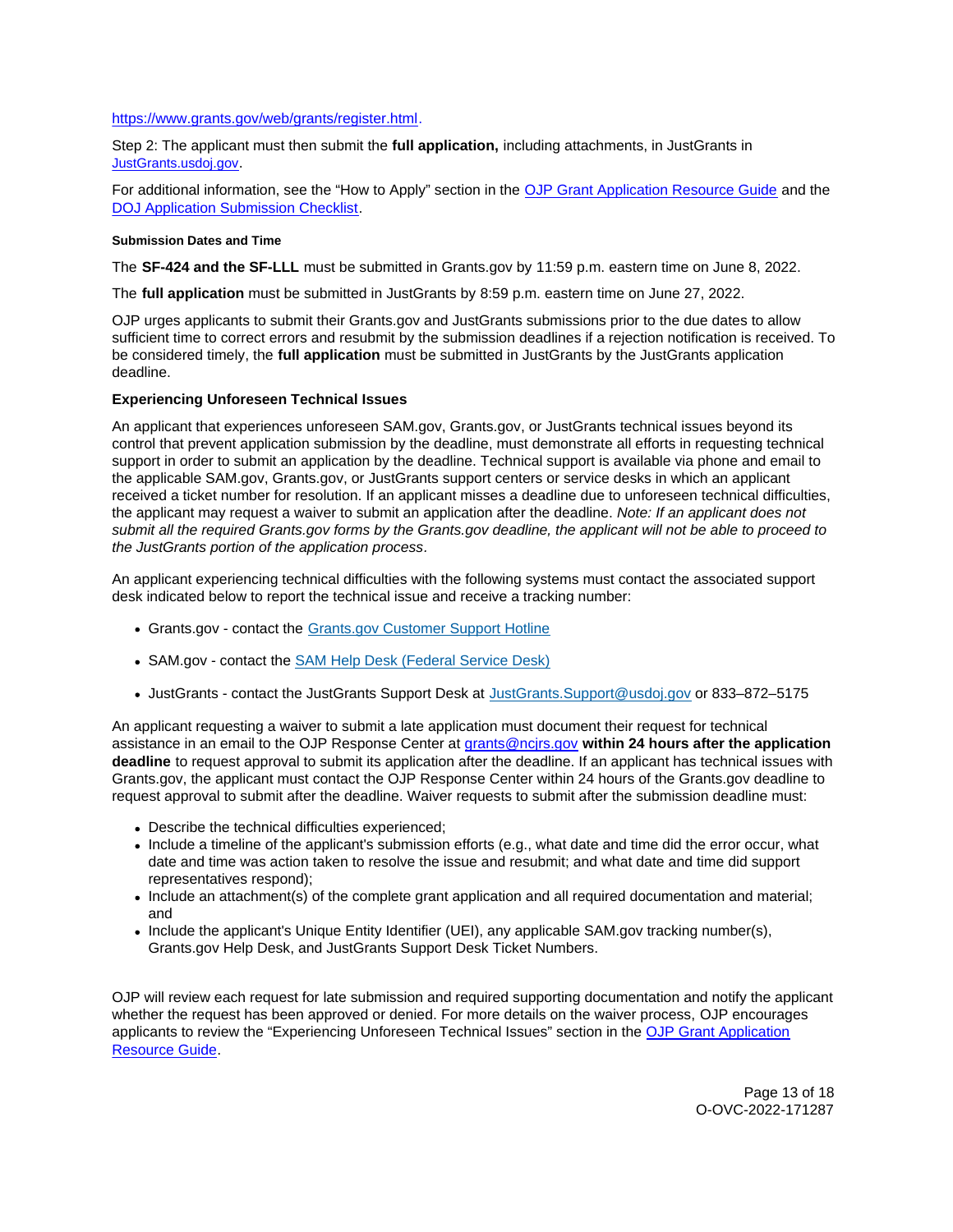## <span id="page-13-0"></span>**Application Review Information**

## **Review Criteria**

## **Merit Review Criteria**

Applications that meet the basic minimum requirements will be evaluated by peer reviewers on how the proposed project/program addresses the following criteria:

- 1. Statement of the Problem/Description of the Issue (20%) evaluate the applicant's understanding of the program/issue to be addressed.
- 2. Project Design and Implementation (40%) evaluate the adequacy of the proposal, including the goals, objectives, timelines, milestones, and deliverables.
- 3. Capabilities and Competencies (20%) evaluate the administrative and technical capacity of the applicant to successfully accomplish the goals and objectives.
- 4. Plan for Collecting the Data Required for this Solicitation's Performance Measures (10%) evaluate the applicant's understanding of the performance data reporting requirements and the plan for collecting the required data.
- 5. Budget (10%) evaluate for completeness, cost effectiveness, and allowability (e.g., reasonable, allocable, and necessary for project activities).

## **Other Review Criteria/Factors**

Other important considerations for OVC include geographic diversity, strategic priorities (specifically including, but not limited to, those priority areas already mentioned), available funding, past performance, and the extent to which the Budget Worksheet and Budget Narrative (web-based form) accurately explain project costs that are reasonable, necessary, and otherwise allowable under federal law and applicable federal cost principles.

## **Review Process**

Applications submitted under this solicitation that meet the basic minimum requirements, will be evaluated for technical merit by a peer review panel(s) in accordance with OJP peer review policy and procedures using the review criteria listed above.

OJP screens applications to ensure they meet the basic minimum requirements prior to conducting the peer review. Although specific requirements may vary, the following are common requirements applicable to all OJP solicitations:

- The application must be submitted by an eligible type of applicant.
- The application must request funding within programmatic funding constraints (if applicable).
- The application must be responsive to the scope of the solicitation.
- The application must include all items necessary to meet the basic minimum requirements.

Pursuant to the Part 200 Uniform Requirements, before award decisions are made, OJP also reviews information related to the degree of risk posed by the applicant. Among other things to help assess whether an applicant with one or more prior federal awards has a satisfactory record with respect to performance, integrity, and business ethics, OJP checks whether the applicant is listed in SAM as excluded from receiving a federal award.

In addition, if OJP anticipates that an award will exceed \$250,000 in federal funds, OJP also must review and consider any information about the applicant that appears in the non-public segment of the integrity and performance system accessible through SAM (currently, the Federal Awardee Performance and Integrity Information System, FAPIIS).

**Important note on FAPIIS:** An applicant may review and comment on any information about itself that currently appears in FAPIIS and was entered by a federal awarding agency. OJP will consider such comments by the

> Page 14 of 18 O-OVC-2022-171287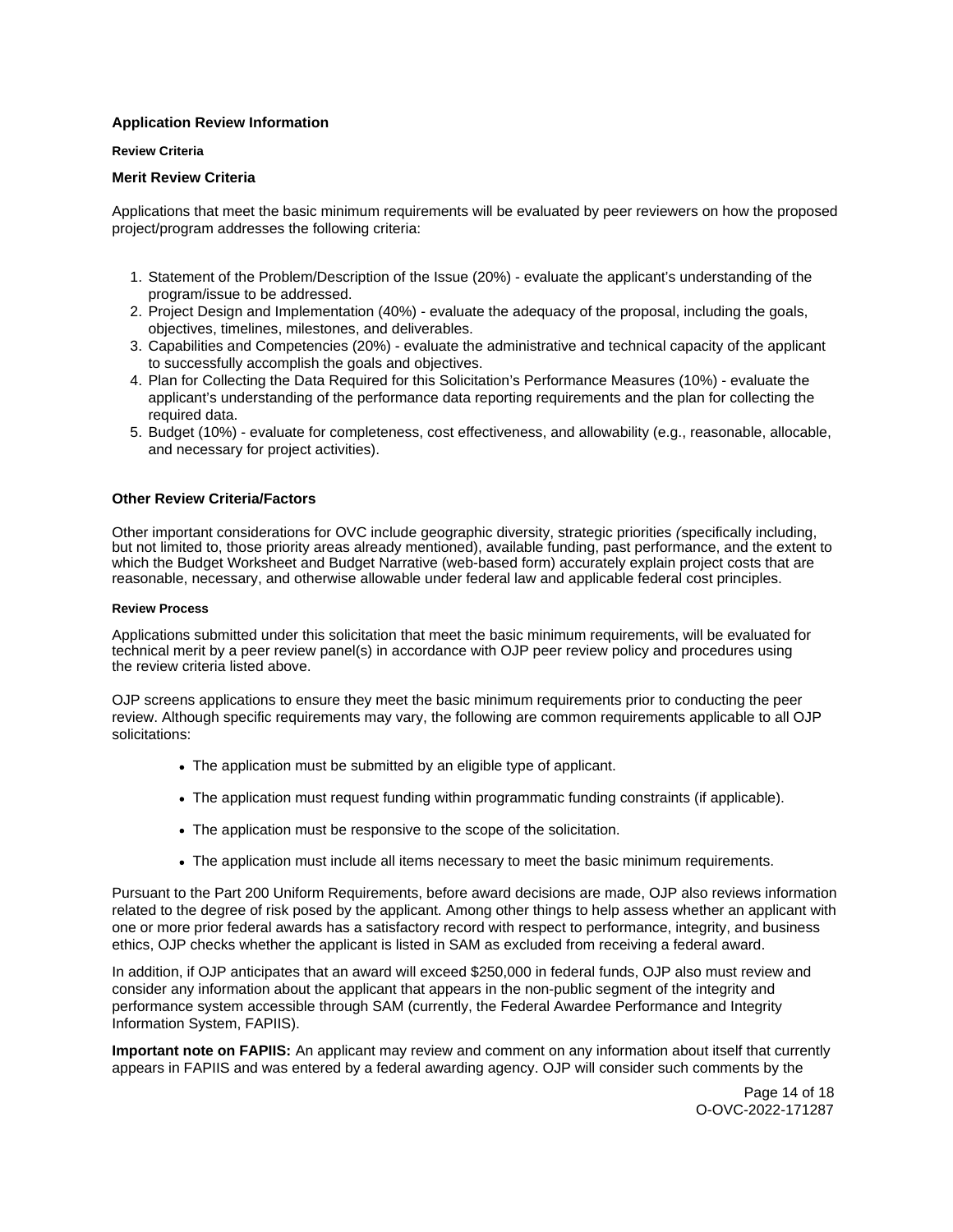<span id="page-14-0"></span>applicant, in addition to the other information in FAPIIS, in its assessment of the risk posed by the applicant.

Absent explicit statutory authorization or written delegation of authority to the contrary, all final award decisions will be made by the Assistant Attorney General, who may consider not only peer review ratings and OVC recommendations, but also other factors as indicated in this section.

## **Federal Award Administration Information**

## **Federal Award Notices**

See the [OJP Grant Application Resource Guide](https://www.ojp.gov/funding/apply/ojp-grant-application-resource-guide#federal-award-notices) for information on award notifications and instructions.

## **Administrative, National Policy, and Other Legal Requirements**

If selected for funding, in addition to implementing the funded project consistent with the OJP-approved application, the recipient must comply with all award conditions and all applicable requirements of federal statutes and regulations, including the applicable requirements referred to in the assurances and certifications executed in connection with award acceptance. For additional information on these legal requirements, see the "Administrative, National Policy, and Other Legal Requirements" section in the [OJP Grant Application Resource](https://www.ojp.gov/funding/apply/ojp-grant-application-resource-guide#administrative)  [Guide.](https://www.ojp.gov/funding/apply/ojp-grant-application-resource-guide#administrative)

#### **Information Technology (IT) Security Clauses**

An application in response to this solicitation may require inclusion of information related to information technology security. See the [OJP Grant Application Resource Guide](https://www.ojp.gov/funding/apply/ojp-grant-application-resource-guide#information-technology) for information on information technology security.

#### **General Information about Post-Federal Award Reporting Requirements**

In addition to the deliverables described in the "Program Description" section, all award recipients under this solicitation will be required to submit certain reports and data.

Required reports. Award recipients typically must submit quarterly financial reports, semi-annual performance reports, final financial and performance reports, and, if applicable, an annual audit report in accordance with the Part 200 Uniform Requirements or specific award conditions. Future awards and fund drawdowns may be withheld if reports are delinquent. (In appropriate cases, OJP may require additional reports.)

See the [OJP Grant Application Resource Guide](https://www.ojp.gov/funding/apply/ojp-grant-application-resource-guide#general-information) for additional information on specific post-award reporting requirements, including performance measure data.

## **Federal Awarding Agency Contact(s)**

For OJP contact(s), see the solicitation cover page.

For contact information for [Grants.gov](https://Grants.gov), see the solicitation cover page.

For contact information for JustGrants, see the solicitation cover page.

## **Other Information**

**Freedom of Information and Privacy Act (5 U.S.C. 552 and 5 U.S.C. 552a)** 

See the [OJP Grant Application Resource Guide](https://www.ojp.gov/funding/apply/ojp-grant-application-resource-guide#foia) for information on the Freedom of Information and Privacy Act (5 U.S.C. 552 and 5 U.S.C. 552a).

## **Provide Feedback to OJP**

See the [OJP Grant Application Resource Guide](https://www.ojp.gov/funding/apply/ojp-grant-application-resource-guide#feedback) for information on how to provide feedback to OJP.

#### **Performance Measures**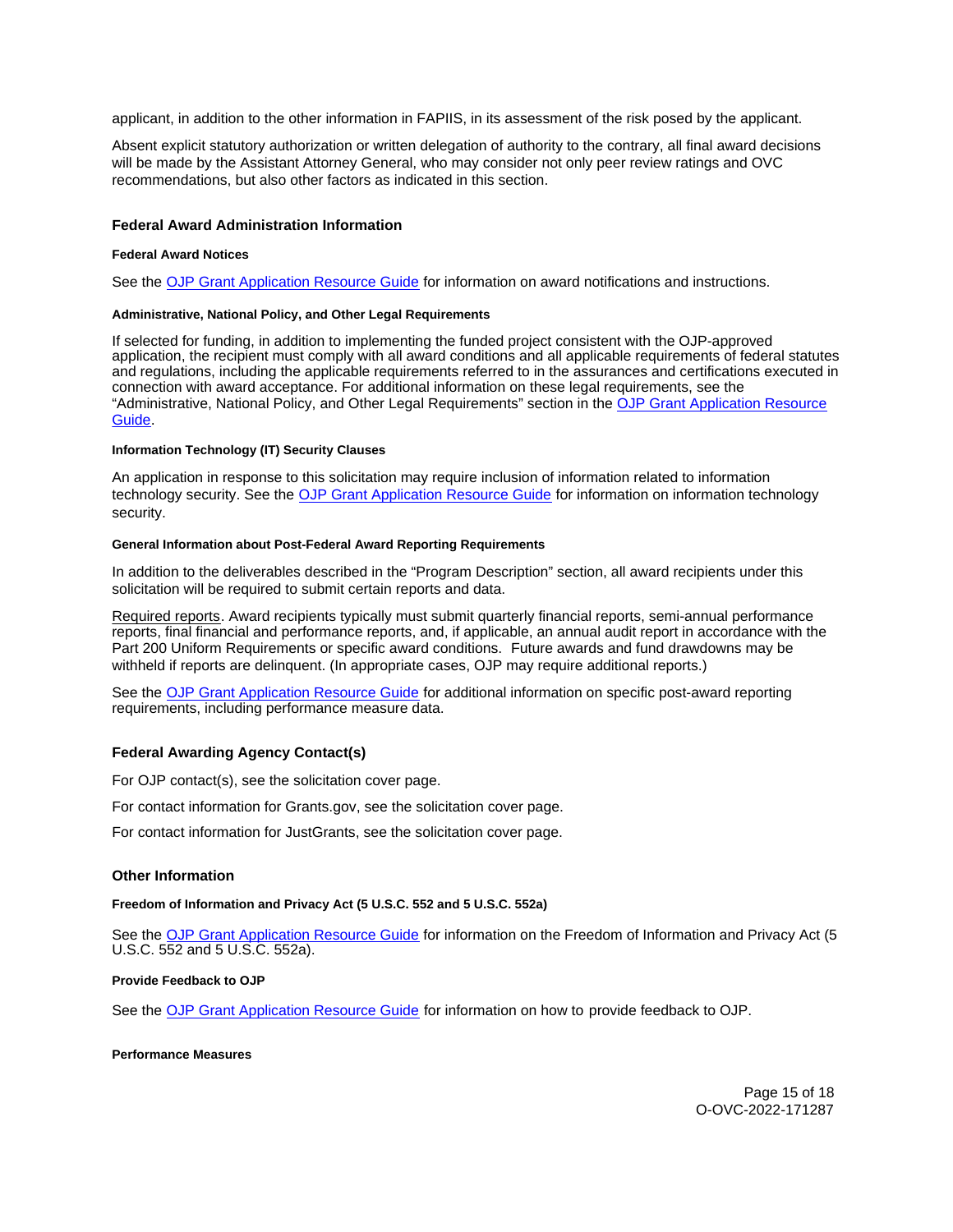<span id="page-15-0"></span>A list of performance measure questions for this project can be found here: [https://www.ovc.gov/grants/pdftxt/TVS-questionnaire.pdf.](https://www.ovc.gov/grants/pdftxt/TVS-questionnaire.pdf) Award recipients under this solicitation will be required to complete the following sections, including any relevant shared measures:

I. Training

- II. Technical Assistance
- III. Tech Development
- IV. Data Gathering
- V. Collaborative Partnerships
- VI. Strategic Planning
- VII. Victim Services

# **Application Checklist**

# **OVC FY 2022 Building Capacity of National Crisis Hotlines**

This application checklist has been created as an aid in developing an application. The [DOJ Application](https://justicegrants.usdoj.gov/sites/g/files/xyckuh296/files/media/document/appln-submission-checklist.pdf)  [Submission Checklist](https://justicegrants.usdoj.gov/sites/g/files/xyckuh296/files/media/document/appln-submission-checklist.pdf) is another resource.

# **What an Applicant Must Do:**

Prior to registering in [Grants.gov](https://Grants.gov):

Confirm your Entity's [System Award Management \(SAM\)](https://sam.gov/SAM/) Registration Information (see [OJP Grant](https://www.ojp.gov/funding/apply/ojp-grant-application-resource-guide#apply)  [Application Resource Guide\)](https://www.ojp.gov/funding/apply/ojp-grant-application-resource-guide#apply)

# To register in [Grants.gov](https://Grants.gov):

- Acquire an Authorized Organization Representative (AOR) and a [Grants.gov](https://Grants.gov) username and password (see [OJP Grant Application Resource Guide\)](https://www.ojp.gov/funding/apply/ojp-grant-application-resource-guide#apply)
- Acquire AOR confirmation from the E-Business Point of Contact (E-Biz POC) (see OJP Grant Application [Resource Guide\)](https://www.ojp.gov/funding/apply/ojp-grant-application-resource-guide#apply)

To find the funding opportunity:

- Search for the funding opportunity in [Grants.gov](https://Grants.gov) using the opportunity number, Assistance Listing or keyword(s)
- Access the funding opportunity and application package (see Step 7 in the [OJP Grant Application Resource](https://www.ojp.gov/funding/apply/ojp-grant-application-resource-guide#apply)  [Guide\)](https://www.ojp.gov/funding/apply/ojp-grant-application-resource-guide#apply)
- Sign up for [Grants.gov](https://Grants.gov) email [notifications](https://www.grants.gov/web/grants/manage-subscriptions.html) (optional) (see [OJP Grant Application Resource Guide\)](https://www.ojp.gov/funding/apply/ojp-grant-application-resource-guide#apply)
- Read Important Notice: Applying for Grants in Grants.gov
- Read OJP policy and quidance on conference approval, planning, and reporting

available at [ojp.gov/funding/financialguidedoj/iii-postaward-requirements#6g3y8](https://www.ojp.gov/funding/financialguidedoj/iii-postaward-requirements#6g3y8) (see [OJP Grant Application](https://www.ojp.gov/funding/apply/ojp-grant-application-resource-guide#prior-approval)  [Resource Guide\)](https://www.ojp.gov/funding/apply/ojp-grant-application-resource-guide#prior-approval)

## **Overview of Post-Award Legal Requirements:**

Review the ["Overview of Legal Requirements Generally Applicable to OJP Grants and Cooperative](https://www.ojp.gov/funding/explore/legal-overview-awards)  [Agreements - FY 2022 Awards"](https://www.ojp.gov/funding/explore/legal-overview-awards) in the [OJP Funding Resource Center.](https://www.ojp.gov/funding/explore/legal-overview-awards)

## **Review Scope Requirement:**

The federal amount requested is within the allowable limit(s) of \$2,000,000

# **Review Eligibility Requirement:**<br>
• State governments<sup>\*</sup>

- 
- State governments\* City or township governments
- Public and State controlled institutions of higher education County governments
-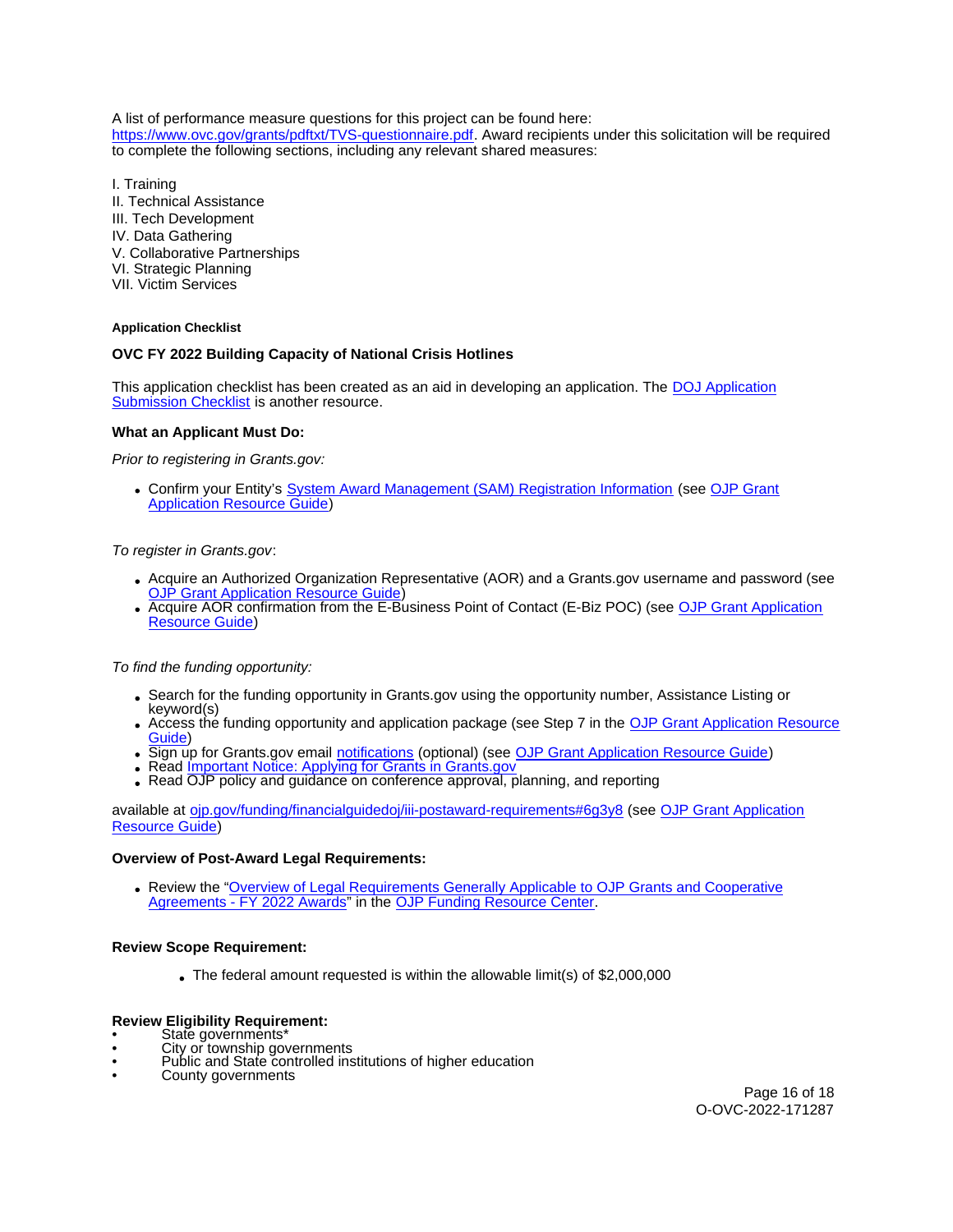- Native American tribal organizations (other than Federally recognized tribal governments)
- 
- 
- Mative American tribal governments (Federally recognized)<br>• Nonprofits having a 501(c)(3) status with the IRS, other than institutions of higher education<br>• Private institutions of higher education<br>• Private institutions
- 

 $\sim\sim\sim\sim$ 

#### **Prepare to submit the Application for Federal Assistance standard form (SF)-424 and Disclosure of Lobbying Activities form (SF-LLL)**

- Review Information to complete the Application for Federal Assistance (SF-424) in [Grants.gov](https://Grants.gov)<br>• Complete Standard Applicant Information (SF-424 information from Grants.gov)<br>• Submit the SF-424 and SF-LLL in Grants.gov
- 
- 

After the SF-424 and SF-LLL submission in [Grants.gov](https://Grants.gov), receive [Grants.gov](https://Grants.gov) email notifications that:

- Submission has been received in [Grants.gov](https://Grants.gov)
- Submission has either been successfully validated or rejected with errors (see OJP Grant Application [Resource Guide\)](https://www.ojp.gov/funding/apply/ojp-grant-application-resource-guide#apply)

If no [Grants.gov](https://Grants.gov) receipt validation, or error notifications are received:

Contact OVC or [Grants.gov](https://Grants.gov) Customer Support Hotline at 800-518-4726, 606-545-5035, [Grants.gov](https://www.grants.gov/web/grants/support.html)  [customer support,](https://www.grants.gov/web/grants/support.html) or [support@grants.gov](mailto:support@grants.gov) regarding technical difficulties (see OJP Grant Application [Resource Guide\)](https://www.ojp.gov/funding/apply/ojp-grant-application-resource-guide#apply)

Receive email notification to complete application in JustGrants

Proceed to complete application in JustGrants

## **Content of Application Submission: Critical Application Elements**

The following items are critical application elements required to pass the basic minimum requirements review. If OJP determines that an application does not include the following elements, it will neither proceed to peer review, nor receive further consideration.

- Proposal Abstract
- Proposal Narrative
- Budget Worksheet and Budget Narrative (web-based Form)

 $\sim$  ~~

# **Budget and Associated Documentation:**

- Indirect Cost Rate Agreement (if applicable) (see [OJP Grant Application Resource Guide\)](https://ojp.gov/funding/Apply/Resources/Grant-App-Resource-Guide.htm)
- Financial Management and System of Internal Controls Questionnaire (see OJP Grant Application [Resource Guide\)](https://ojp.gov/funding/Apply/Resources/Grant-App-Resource-Guide.htm)

## **Additional Application Components:**

- Tribal Authorizing Resolution (if applicable) (see [OJP Grant Application Resource Guide\)](https://ojp.gov/funding/Apply/Resources/Grant-App-Resource-Guide.htm)
- Research and Evaluation Independence and Integrity (see [OJP Grant Application Resource Guide\)](https://ojp.gov/funding/Apply/Resources/Grant-App-Resource-Guide.htm)
- Request and Justification for Employee Compensation; Waiver (if applicable) (see **OJP Grant** [Application Resource Guide\)](https://www.ojp.gov/funding/apply/ojp-grant-application-resource-guide#limitation-use-award)